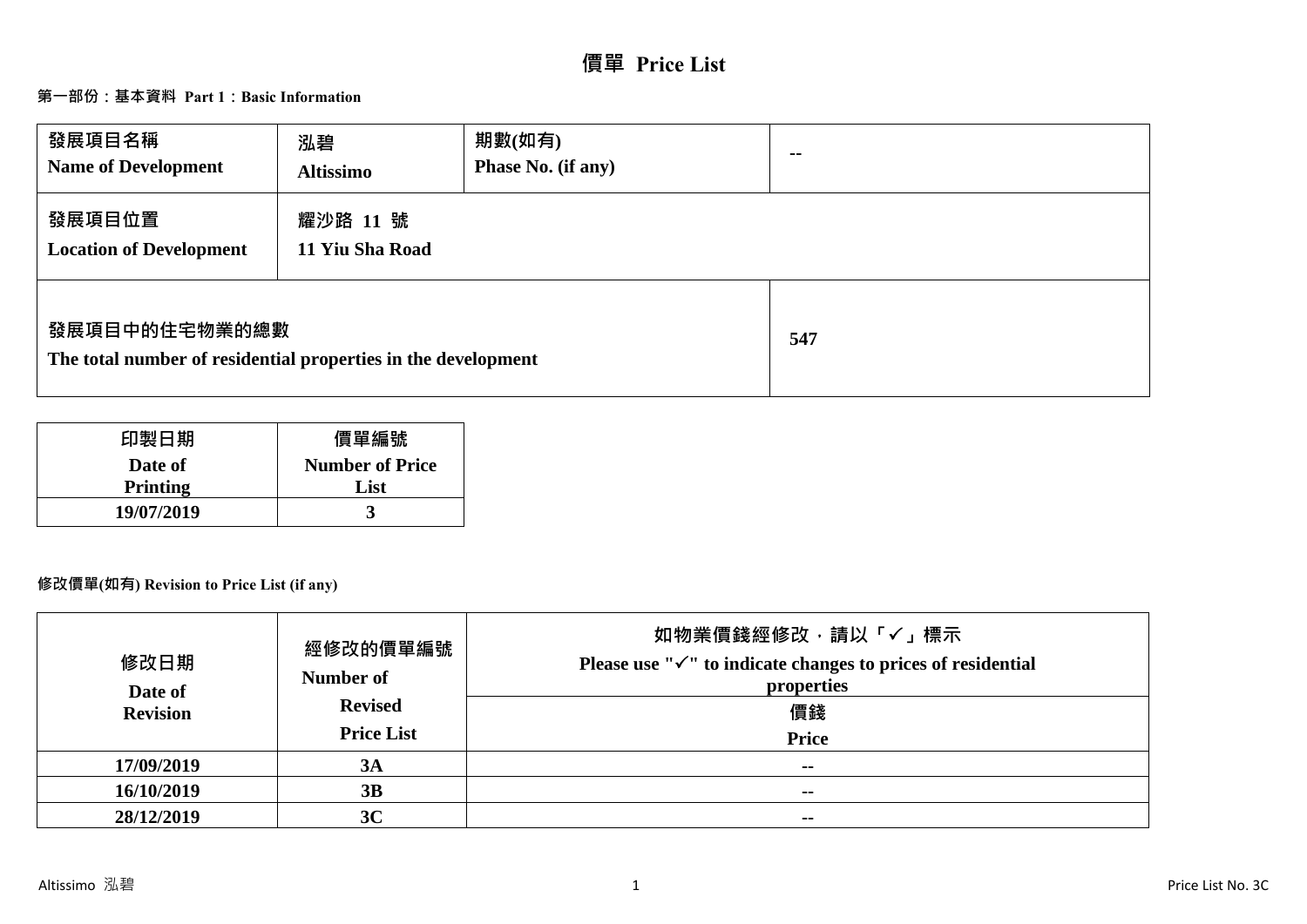# 第二部份:面積及售價資料 Part 2: Information on Area and Price

| Description of Residential | 物業的描述<br>Property |             | 實用面積<br>(包括露台,工作平台及陽台 如有)<br>平方米(平方呎)                                                                 | 售價(元)        | 實用面積<br>每平方米/呎售價<br>元·每平方米                                                     |                                            |                     |    | 其他指明項目的面積(不計算入實用面積)      | 平方米(平方呎)<br>sq. metre (sq. ft.) |                         |            | Area of other specified items (Not included in the Saleable Area) |               |            |
|----------------------------|-------------------|-------------|-------------------------------------------------------------------------------------------------------|--------------|--------------------------------------------------------------------------------|--------------------------------------------|---------------------|----|--------------------------|---------------------------------|-------------------------|------------|-------------------------------------------------------------------|---------------|------------|
| 大廈名稱<br>Block<br>Name      | 樓層<br>Floor       | 單位<br>Unit  | Saleable Area<br>(including balcony, utility platform and<br>verandah, if any)<br>sq. metre (sq. ft.) | Price $(\$)$ | (元·每平方呎)<br>Unit Rate of Saleable Area<br>\$ per sq. metre<br>$$$ per sq. ft.) | 空調機房<br>Air-<br>Conditioning<br>plant room | 窗台<br>Bay<br>window | 閣樓 | 平台<br>Cockloft Flat roof | 花園<br>Garden                    | 停車位<br>Parking<br>space | 天台<br>Roof | 梯屋<br>Stairhood                                                   | 前庭<br>Terrace | 庭院<br>Yard |
| T <sub>1</sub>             |                   | $\mathsf C$ | 44.154 (475)<br>露台 Balcony: 2.000 (22);<br>工作平台 Utility Platform: 1.500 (16)                          | 8,796,000    | 199,212 (18,518)                                                               |                                            |                     |    |                          |                                 |                         |            |                                                                   |               |            |
| T <sub>1</sub>             |                   | $\mathbf F$ | 80.725 (869)<br>露台 Balcony: 2.825 (30);<br>工作平台 Utility Platform: 1.500 (16)                          | 15,797,000   | 195,689 (18,178)                                                               |                                            |                     |    |                          |                                 |                         |            |                                                                   |               |            |
| T <sub>1</sub>             |                   | H           | 81.029 (872)<br>露台 Balcony: 2.907 (31);<br>工作平台 Utility Platform: 1.500 (16)                          | 16,215,000   | 200,114 (18,595)                                                               |                                            |                     |    |                          |                                 |                         |            |                                                                   |               |            |
| T1                         | 2                 | $\mathbf C$ | 44.154 (475)<br>露台 Balcony: 2.000 (22);<br>工作平台 Utility Platform: 1.500 (16)                          | 8,814,000    | 199,620 (18,556)                                                               |                                            |                     |    |                          |                                 |                         |            |                                                                   |               |            |
| T1                         | 2                 | $\mathbf F$ | 80.725 (869)<br>露台 Balcony: 2.825 (30);<br>工作平台 Utility Platform: 1.500 (16)                          | 15,828,000   | 196,073 (18,214)                                                               |                                            |                     |    |                          |                                 |                         |            |                                                                   |               |            |
| T1                         | $\overline{2}$    | H           | 81.029 (872)<br>露台 Balcony: 2.907 (31);<br>工作平台 Utility Platform: 1.500 (16)                          | 16,248,000   | 200,521 (18,633)                                                               |                                            |                     |    |                          |                                 |                         |            |                                                                   |               |            |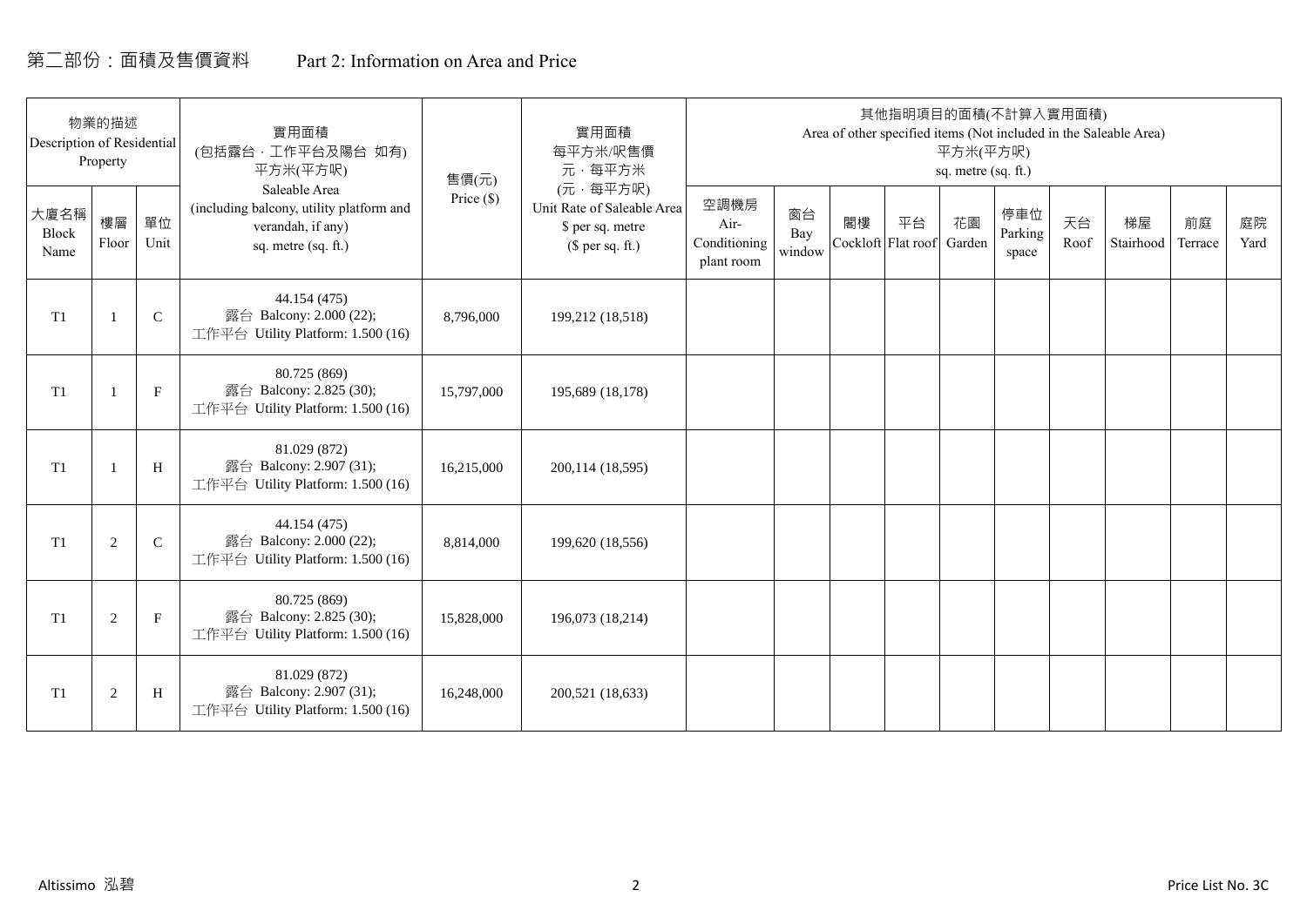| Description of Residential | 物業的描述<br>Property |               | 實用面積<br>(包括露台,工作平台及陽台 如有)<br>平方米(平方呎)                                                                 | 售價(元)      | 實用面積<br>每平方米/呎售價<br>元·每平方米                                                     |                                            |                     |    |                          | 平方米(平方呎)<br>sq. metre (sq. ft.) | 其他指明項目的面積(不計算入實用面積)     |            | Area of other specified items (Not included in the Saleable Area) |               |            |
|----------------------------|-------------------|---------------|-------------------------------------------------------------------------------------------------------|------------|--------------------------------------------------------------------------------|--------------------------------------------|---------------------|----|--------------------------|---------------------------------|-------------------------|------------|-------------------------------------------------------------------|---------------|------------|
| 大廈名稱<br>Block<br>Name      | 樓層<br>Floor       | 單位<br>Unit    | Saleable Area<br>(including balcony, utility platform and<br>verandah, if any)<br>sq. metre (sq. ft.) | Price (\$) | (元·每平方呎)<br>Unit Rate of Saleable Area<br>\$ per sq. metre<br>$$$ per sq. ft.) | 空調機房<br>Air-<br>Conditioning<br>plant room | 窗台<br>Bay<br>window | 閣樓 | 平台<br>Cockloft Flat roof | 花園<br>Garden                    | 停車位<br>Parking<br>space | 天台<br>Roof | 梯屋<br>Stairhood                                                   | 前庭<br>Terrace | 庭院<br>Yard |
| T1                         | 3                 | $\mathsf{C}$  | 44.154 (475)<br>露台 Balcony: 2.000 (22);<br>工作平台 Utility Platform: 1.500 (16)                          | 8,830,000  | 199,982 (18,589)                                                               |                                            |                     |    |                          |                                 |                         |            |                                                                   |               |            |
| T1                         | 3                 | $\mathbf{F}$  | 80.725 (869)<br>露台 Balcony: 2.825 (30);<br>工作平台 Utility Platform: 1.500 (16)                          | 15,860,000 | 196,469 (18,251)                                                               |                                            |                     |    |                          |                                 |                         |            |                                                                   |               |            |
| T1                         | 3                 | H             | 81.029 (872)<br>露台 Balcony: 2.907 (31);<br>工作平台 Utility Platform: 1.500 (16)                          | 16,280,000 | 200,916 (18,670)                                                               |                                            |                     |    |                          |                                 |                         |            |                                                                   |               |            |
| T1                         | 5                 | $\mathcal{C}$ | 44.154 (475)<br>露台 Balcony: 2.000 (22);<br>工作平台 Utility Platform: 1.500 (16)                          | 8,848,000  | 200,390 (18,627)                                                               |                                            |                     |    |                          |                                 |                         |            |                                                                   |               |            |
| T <sub>1</sub>             | 5                 | H             | 81.029 (872)<br>露台 Balcony: 2.907 (31);<br>工作平台 Utility Platform: 1.500 (16)                          | 16,427,000 | 202,730 (18,838)                                                               |                                            |                     |    |                          |                                 |                         |            |                                                                   |               |            |
| T <sub>1</sub>             | 6                 | $\mathsf{C}$  | 44.154 (475)<br>露台 Balcony: 2.000 (22);<br>工作平台 Utility Platform: 1.500 (16)                          | 8,883,000  | 201,182 (18,701)                                                               |                                            |                     |    |                          |                                 |                         |            |                                                                   |               |            |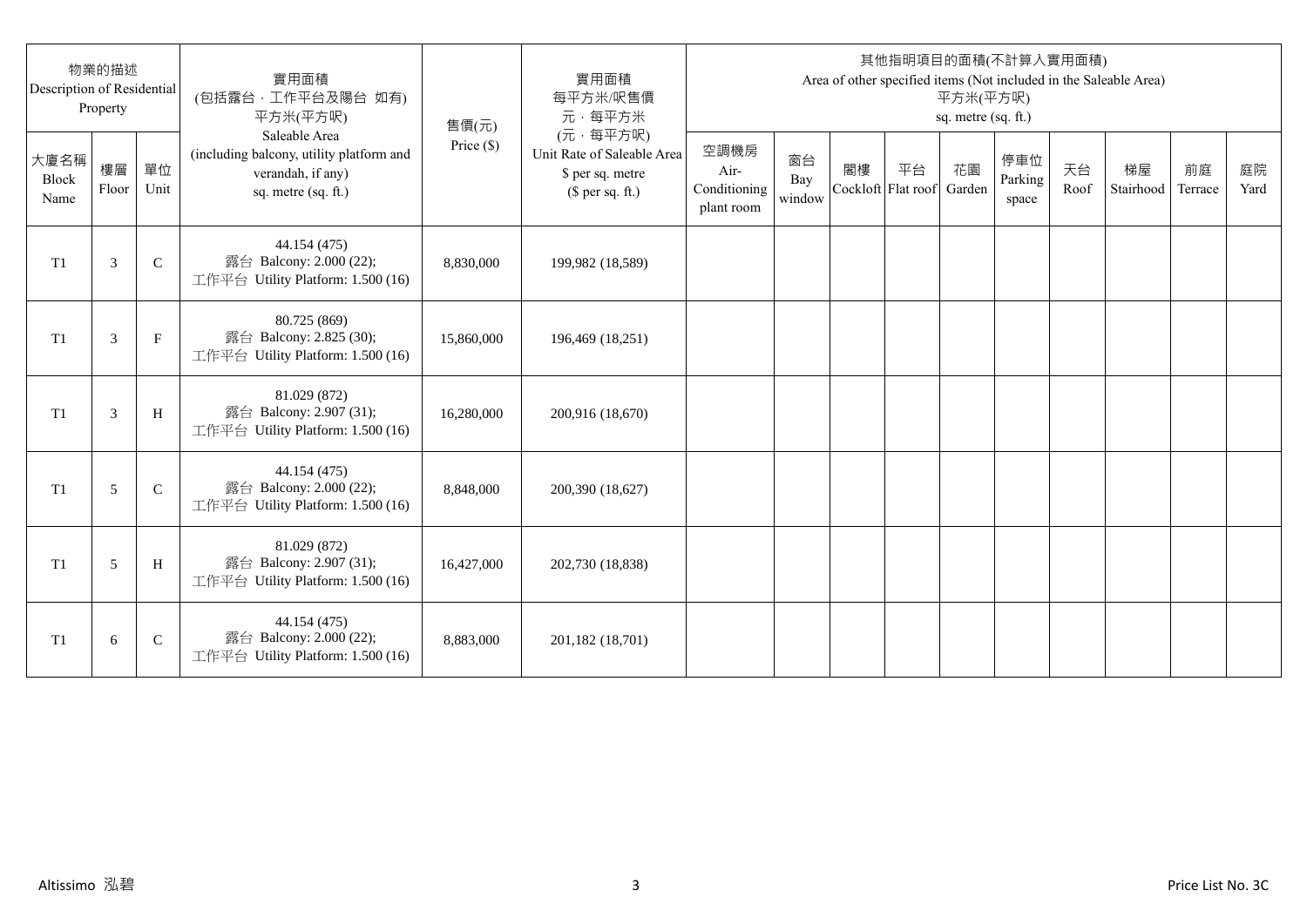| Description of Residential | 物業的描述<br>Property |              | 實用面積<br>(包括露台,工作平台及陽台 如有)<br>平方米(平方呎)                                                                 | 售價(元)      | 實用面積<br>每平方米/呎售價<br>元·每平方米                                                     |                                            |                     |                          |    | 平方米(平方呎)<br>sq. metre (sq. ft.) | 其他指明項目的面積(不計算入實用面積)     |            | Area of other specified items (Not included in the Saleable Area) |               |            |
|----------------------------|-------------------|--------------|-------------------------------------------------------------------------------------------------------|------------|--------------------------------------------------------------------------------|--------------------------------------------|---------------------|--------------------------|----|---------------------------------|-------------------------|------------|-------------------------------------------------------------------|---------------|------------|
| 大廈名稱<br>Block<br>Name      | 樓層<br>Floor       | 單位<br>Unit   | Saleable Area<br>(including balcony, utility platform and<br>verandah, if any)<br>sq. metre (sq. ft.) | Price (\$) | (元·每平方呎)<br>Unit Rate of Saleable Area<br>\$ per sq. metre<br>$$$ per sq. ft.) | 空調機房<br>Air-<br>Conditioning<br>plant room | 窗台<br>Bay<br>window | 閣樓<br>Cockloft Flat roof | 平台 | 花園<br>Garden                    | 停車位<br>Parking<br>space | 天台<br>Roof | 梯屋<br>Stairhood                                                   | 前庭<br>Terrace | 庭院<br>Yard |
| T <sub>1</sub>             | 6                 | H            | 81.029 (872)<br>露台 Balcony: 2.907 (31);<br>工作平台 Utility Platform: 1.500 (16)                          | 16,493,000 | 203,544 (18,914)                                                               |                                            |                     |                          |    |                                 |                         |            |                                                                   |               |            |
| T <sub>1</sub>             | 7                 | $\mathsf{C}$ | 44.154 (475)<br>露台 Balcony: 2.000 (22);<br>工作平台 Utility Platform: 1.500 (16)                          | 9,813,000  | 222,245 (20,659)                                                               |                                            |                     |                          |    |                                 |                         |            |                                                                   |               |            |
| T1                         | $\overline{7}$    | H            | 81.029 (872)<br>露台 Balcony: 2.907 (31);<br>工作平台 Utility Platform: 1.500 (16)                          | 16,893,000 | 208,481 (19,373)                                                               |                                            |                     |                          |    |                                 |                         |            |                                                                   |               |            |
| T1                         | 8                 | $\mathsf{C}$ | 44.154 (475)<br>露台 Balcony: 2.000 (22);<br>工作平台 Utility Platform: 1.500 (16)                          | 9,960,000  | 225,574 (20,968)                                                               |                                            |                     |                          |    |                                 |                         |            |                                                                   |               |            |
| T1                         | 8                 | H            | 81.029 (872)<br>露台 Balcony: 2.907 (31);<br>工作平台 Utility Platform: 1.500 (16)                          | 17,486,000 | 215,799 (20,053)                                                               |                                            |                     |                          |    |                                 |                         |            |                                                                   |               |            |
| T <sub>1</sub>             | 9                 | $\mathsf{C}$ | 44.154 (475)<br>露台 Balcony: 2.000 (22);<br>工作平台 Utility Platform: 1.500 (16)                          | 9,960,000  | 225,574 (20,968)                                                               |                                            |                     |                          |    |                                 |                         |            |                                                                   |               |            |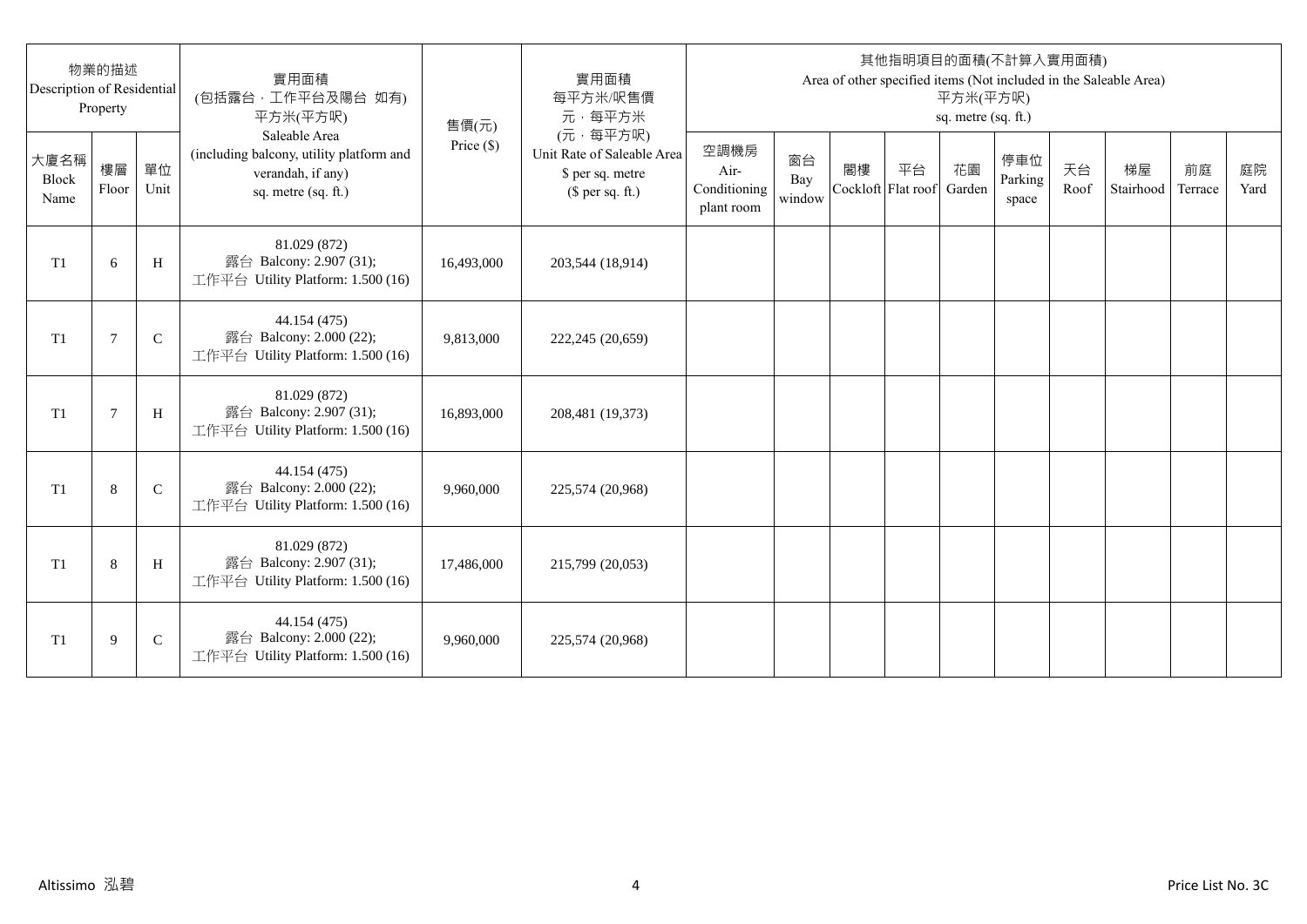| Description of Residential | 物業的描述<br>Property |              | 實用面積<br>(包括露台,工作平台及陽台 如有)<br>平方米(平方呎)                                                                 | 售價(元)      | 實用面積<br>每平方米/呎售價<br>元·每平方米                                                     |                                            |                     |                          |    | 平方米(平方呎)<br>sq. metre (sq. ft.) | 其他指明項目的面積(不計算入實用面積)     |            | Area of other specified items (Not included in the Saleable Area) |               |            |
|----------------------------|-------------------|--------------|-------------------------------------------------------------------------------------------------------|------------|--------------------------------------------------------------------------------|--------------------------------------------|---------------------|--------------------------|----|---------------------------------|-------------------------|------------|-------------------------------------------------------------------|---------------|------------|
| 大廈名稱<br>Block<br>Name      | 樓層<br>Floor       | 單位<br>Unit   | Saleable Area<br>(including balcony, utility platform and<br>verandah, if any)<br>sq. metre (sq. ft.) | Price (\$) | (元·每平方呎)<br>Unit Rate of Saleable Area<br>\$ per sq. metre<br>$$$ per sq. ft.) | 空調機房<br>Air-<br>Conditioning<br>plant room | 窗台<br>Bay<br>window | 閣樓<br>Cockloft Flat roof | 平台 | 花園<br>Garden                    | 停車位<br>Parking<br>space | 天台<br>Roof | 梯屋<br>Stairhood                                                   | 前庭<br>Terrace | 庭院<br>Yard |
| T <sub>1</sub>             | 9                 | H            | 81.029 (872)<br>露台 Balcony: 2.907 (31);<br>工作平台 Utility Platform: 1.500 (16)                          | 17,486,000 | 215,799 (20,053)                                                               |                                            |                     |                          |    |                                 |                         |            |                                                                   |               |            |
| T <sub>1</sub>             | 10                | $\mathsf{C}$ | 44.154 (475)<br>露台 Balcony: 2.000 (22);<br>工作平台 Utility Platform: 1.500 (16)                          | 10,055,000 | 227,726 (21,168)                                                               |                                            |                     |                          |    |                                 |                         |            |                                                                   |               |            |
| T1                         | 10                | H            | 81.029 (872)<br>露台 Balcony: 2.907 (31);<br>工作平台 Utility Platform: 1.500 (16)                          | 17,545,000 | 216,527 (20,120)                                                               |                                            |                     |                          |    |                                 |                         |            |                                                                   |               |            |
| T1                         | 11                | $\mathbf C$  | 44.154 (475)<br>露台 Balcony: 2.000 (22);<br>工作平台 Utility Platform: 1.500 (16)                          | 10,199,000 | 230,987 (21,472)                                                               |                                            |                     |                          |    |                                 |                         |            |                                                                   |               |            |
| T1                         | -11               | H            | 81.029 (872)<br>露台 Balcony: 2.907 (31);<br>工作平台 Utility Platform: 1.500 (16)                          | 17,705,000 | 218,502 (20,304)                                                               |                                            |                     |                          |    |                                 |                         |            |                                                                   |               |            |
| T <sub>1</sub>             | 12                | $\mathsf{C}$ | 44.154 (475)<br>露台 Balcony: 2.000 (22);<br>工作平台 Utility Platform: 1.500 (16)                          | 10,448,000 | 236,626 (21,996)                                                               |                                            |                     |                          |    |                                 |                         |            |                                                                   |               |            |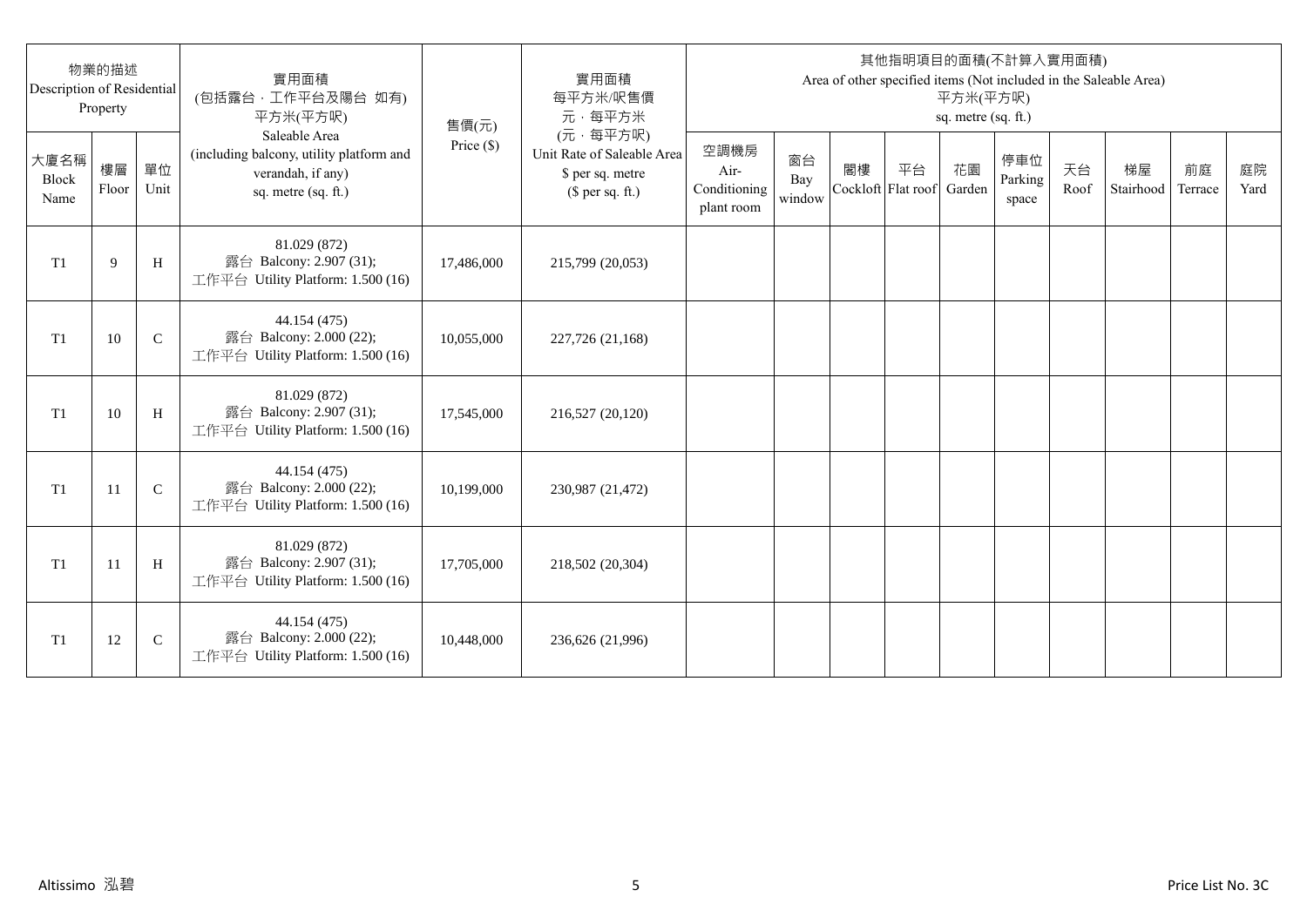| Description of Residential | 物業的描述<br>Property |              | 實用面積<br>(包括露台,工作平台及陽台 如有)<br>平方米(平方呎)                                                                 | 售價(元)      | 實用面積<br>每平方米/呎售價<br>元·每平方米                                                     |                                            |                     |                          |    | 平方米(平方呎)<br>sq. metre (sq. ft.) | 其他指明項目的面積(不計算入實用面積)     |            | Area of other specified items (Not included in the Saleable Area) |               |            |
|----------------------------|-------------------|--------------|-------------------------------------------------------------------------------------------------------|------------|--------------------------------------------------------------------------------|--------------------------------------------|---------------------|--------------------------|----|---------------------------------|-------------------------|------------|-------------------------------------------------------------------|---------------|------------|
| 大廈名稱<br>Block<br>Name      | 樓層<br>Floor       | 單位<br>Unit   | Saleable Area<br>(including balcony, utility platform and<br>verandah, if any)<br>sq. metre (sq. ft.) | Price (\$) | (元·每平方呎)<br>Unit Rate of Saleable Area<br>\$ per sq. metre<br>$$$ per sq. ft.) | 空調機房<br>Air-<br>Conditioning<br>plant room | 窗台<br>Bay<br>window | 閣樓<br>Cockloft Flat roof | 平台 | 花園<br>Garden                    | 停車位<br>Parking<br>space | 天台<br>Roof | 梯屋<br>Stairhood                                                   | 前庭<br>Terrace | 庭院<br>Yard |
| T1                         | 12                | H            | 81.029 (872)<br>露台 Balcony: 2.907 (31);<br>工作平台 Utility Platform: 1.500 (16)                          | 17,956,000 | 221,600 (20,592)                                                               |                                            |                     |                          |    |                                 |                         |            |                                                                   |               |            |
| T1                         | 15                | $\mathsf{C}$ | 44.154 (475)<br>露台 Balcony: 2.000 (22);<br>工作平台 Utility Platform: 1.500 (16)                          | 10,644,000 | 241,065 (22,408)                                                               |                                            |                     |                          |    |                                 |                         |            |                                                                   |               |            |
| T1                         | 15                | H            | 81.029 (872)<br>露台 Balcony: 2.907 (31);<br>工作平台 Utility Platform: 1.500 (16)                          | 18,293,000 | 225,759 (20,978)                                                               |                                            |                     |                          |    |                                 |                         |            |                                                                   |               |            |
| T <sub>2</sub>             | 3                 | A            | 81.620 (879)<br>露台 Balcony: 2.931 (32);<br>工作平台 Utility Platform: 1.500 (16)                          | 16,089,000 | 197, 121 (18, 304)                                                             |                                            |                     |                          |    |                                 |                         |            |                                                                   |               |            |
| T <sub>2</sub>             | 5                 | A            | 81.620 (879)<br>露台 Balcony: 2.931 (32);<br>工作平台 Utility Platform: 1.500 (16)                          | 16,293,000 | 199,620 (18,536)                                                               |                                            |                     |                          |    |                                 |                         |            |                                                                   |               |            |
| T <sub>3</sub>             |                   | A            | 76.972 (829)<br>露台 Balcony: 2.770 (30);<br>工作平台 Utility Platform: 1.500 (16)                          | 15,754,000 | 204,672 (19,004)                                                               |                                            |                     |                          |    |                                 |                         |            |                                                                   |               |            |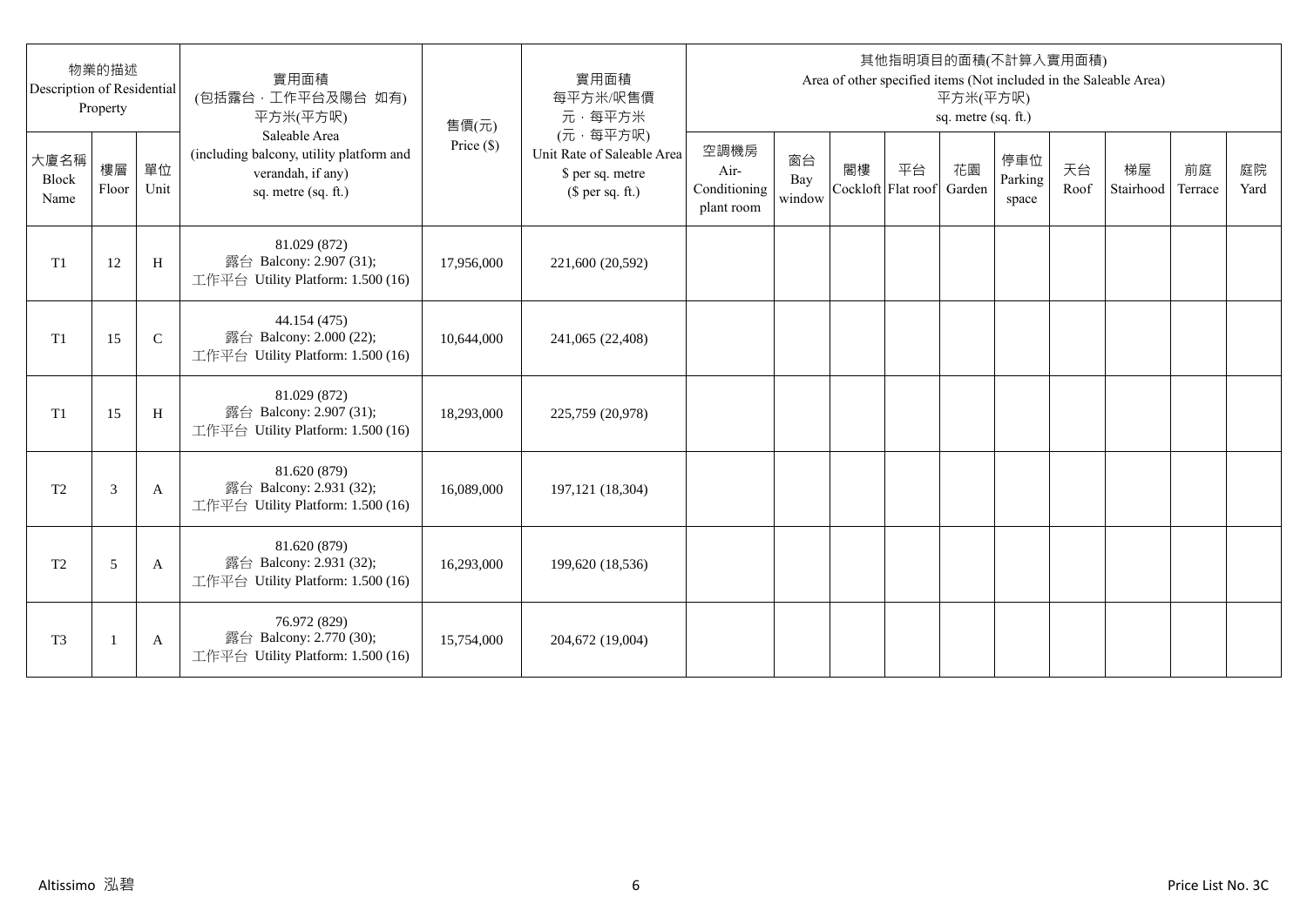| Description of Residential | 物業的描述<br>Property |               | 實用面積<br>(包括露台,工作平台及陽台 如有)<br>平方米(平方呎)                                                                 | 售價(元)      | 實用面積<br>每平方米/呎售價<br>元·每平方米                                                     |                                            |                     |                          |               | 平方米(平方呎)<br>sq. metre (sq. ft.) | 其他指明項目的面積(不計算入實用面積)     |            | Area of other specified items (Not included in the Saleable Area) |               |            |
|----------------------------|-------------------|---------------|-------------------------------------------------------------------------------------------------------|------------|--------------------------------------------------------------------------------|--------------------------------------------|---------------------|--------------------------|---------------|---------------------------------|-------------------------|------------|-------------------------------------------------------------------|---------------|------------|
| 大廈名稱<br>Block<br>Name      | 樓層<br>Floor       | 單位<br>Unit    | Saleable Area<br>(including balcony, utility platform and<br>verandah, if any)<br>sq. metre (sq. ft.) | Price (\$) | (元·每平方呎)<br>Unit Rate of Saleable Area<br>\$ per sq. metre<br>$$$ per sq. ft.) | 空調機房<br>Air-<br>Conditioning<br>plant room | 窗台<br>Bay<br>window | 閣樓<br>Cockloft Flat roof | 平台            | 花園<br>Garden                    | 停車位<br>Parking<br>space | 天台<br>Roof | 梯屋<br>Stairhood                                                   | 前庭<br>Terrace | 庭院<br>Yard |
| T <sub>3</sub>             | $\mathbf{1}$      | $\mathsf{C}$  | 81.348 (876)<br>露台 Balcony: 2.898 (31);<br>工作平台 Utility Platform: 1.500 (16)                          | 15,757,000 | 193,699 (17,987)                                                               |                                            |                     |                          | 4.411<br>(47) |                                 |                         |            |                                                                   |               |            |
| T <sub>3</sub>             | $\sqrt{2}$        | A             | 76.972 (829)<br>露台 Balcony: 2.770 (30);<br>工作平台 Utility Platform: 1.500 (16)                          | 15,785,000 | 205,075 (19,041)                                                               |                                            |                     |                          |               |                                 |                         |            |                                                                   |               |            |
| T <sub>3</sub>             | 2                 | $\mathcal{C}$ | 81.348 (876)<br>露台 Balcony: 2.898 (31);<br>工作平台 Utility Platform: 1.500 (16)                          | 15,788,000 | 194,080 (18,023)                                                               |                                            |                     |                          |               |                                 |                         |            |                                                                   |               |            |
| T <sub>3</sub>             | 3                 | $\mathcal{C}$ | 81.348 (876)<br>露台 Balcony: 2.898 (31);<br>工作平台 Utility Platform: 1.500 (16)                          | 15,990,000 | 196,563 (18,253)                                                               |                                            |                     |                          |               |                                 |                         |            |                                                                   |               |            |
| T <sub>3</sub>             | 5                 | $\mathsf{C}$  | 81.348 (876)<br>露台 Balcony: 2.898 (31);<br>工作平台 Utility Platform: 1.500 (16)                          | 16,295,000 | 200,312 (18,602)                                                               |                                            |                     |                          |               |                                 |                         |            |                                                                   |               |            |
| T <sub>3</sub>             | 6                 | $\mathsf{C}$  | 81.348 (876)<br>露台 Balcony: 2.898 (31);<br>工作平台 Utility Platform: 1.500 (16)                          | 16,631,000 | 204,443 (18,985)                                                               |                                            |                     |                          |               |                                 |                         |            |                                                                   |               |            |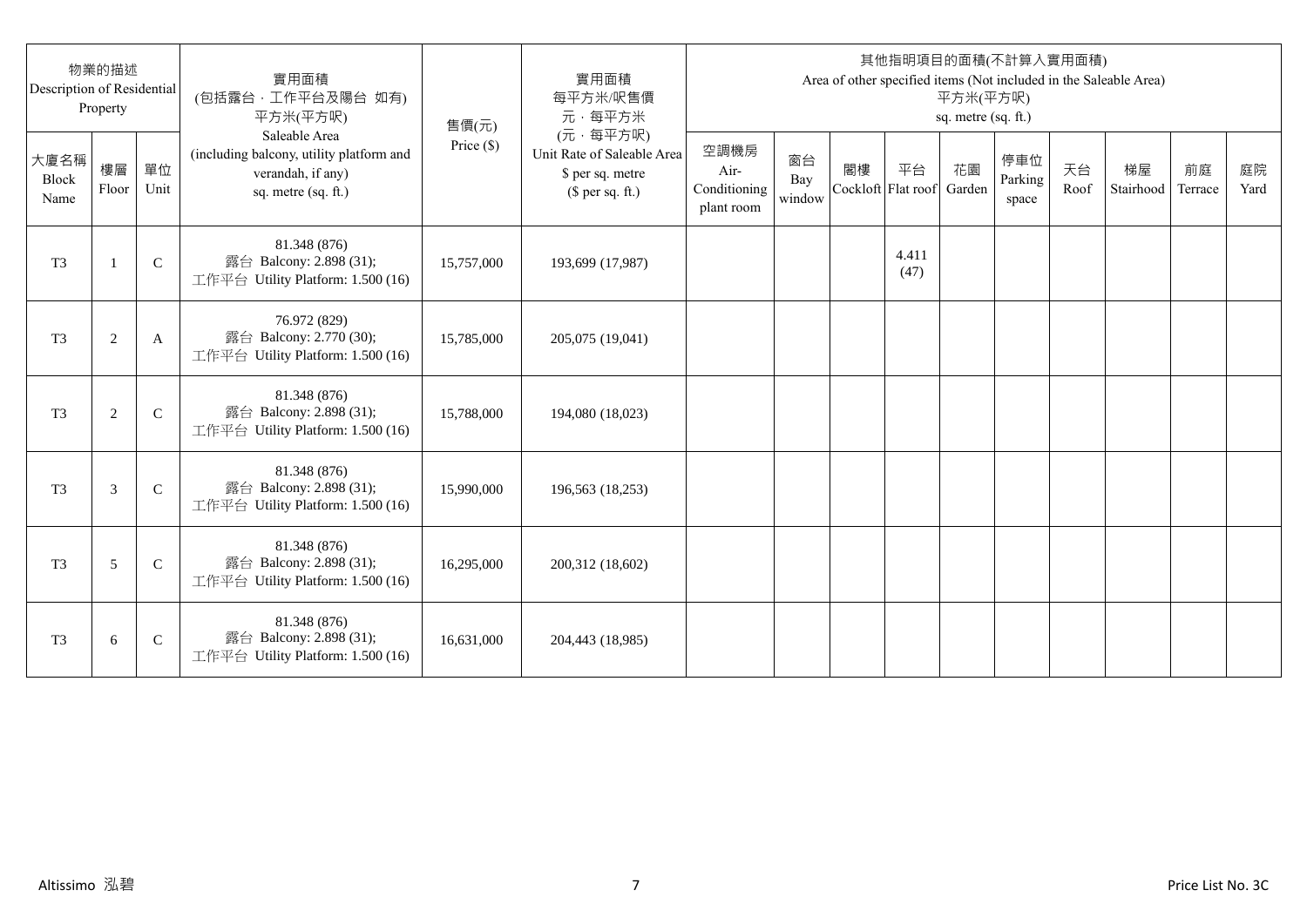| Description of Residential | 物業的描述<br>Property |              | 實用面積<br>(包括露台,工作平台及陽台 如有)<br>平方米(平方呎)                                                                 | 售價(元)        | 實用面積<br>每平方米/呎售價<br>元·每平方米                                                     |                                            |                     |                          |    | 平方米(平方呎)<br>sq. metre (sq. ft.) | 其他指明項目的面積(不計算入實用面積)     |            | Area of other specified items (Not included in the Saleable Area) |               |            |
|----------------------------|-------------------|--------------|-------------------------------------------------------------------------------------------------------|--------------|--------------------------------------------------------------------------------|--------------------------------------------|---------------------|--------------------------|----|---------------------------------|-------------------------|------------|-------------------------------------------------------------------|---------------|------------|
| 大廈名稱<br>Block<br>Name      | 樓層<br>Floor       | 單位<br>Unit   | Saleable Area<br>(including balcony, utility platform and<br>verandah, if any)<br>sq. metre (sq. ft.) | Price $(\$)$ | (元·每平方呎)<br>Unit Rate of Saleable Area<br>\$ per sq. metre<br>$$$ per sq. ft.) | 空調機房<br>Air-<br>Conditioning<br>plant room | 窗台<br>Bay<br>window | 閣樓<br>Cockloft Flat roof | 平台 | 花園<br>Garden                    | 停車位<br>Parking<br>space | 天台<br>Roof | 梯屋<br>Stairhood                                                   | 前庭<br>Terrace | 庭院<br>Yard |
| T <sub>3</sub>             | 7                 | $\mathsf{C}$ | 81.348 (876)<br>露台 Balcony: 2.898 (31);<br>工作平台 Utility Platform: 1.500 (16)                          | 17,554,000   | 215,789 (20,039)                                                               |                                            |                     |                          |    |                                 |                         |            |                                                                   |               |            |
| T <sub>5</sub>             | -1                | A            | 79.371 (854)<br>露台 Balcony: 2.851 (31);<br>工作平台 Utility Platform: 1.500 (16)                          | 14,591,000   | 183,833 (17,085)                                                               |                                            |                     |                          |    |                                 |                         |            |                                                                   |               |            |
| H17-H18                    | $\mathbf{1}$      | $H17-B$      | 25.446 (274)<br>露台 Balcony: 2.000 (22);<br>工作平台 Utility Platform: 0.000 (0)                           | 6,565,000    | 257,997 (23,960)                                                               |                                            |                     |                          |    |                                 |                         |            |                                                                   |               |            |
| H17-H18                    | 2                 | $H17-A$      | 45.396 (489)<br>露台 Balcony: 2.000 (22);<br>工作平台 Utility Platform: 0.000 (0)                           | 9,785,000    | 215,548 (20,010)                                                               |                                            |                     |                          |    |                                 |                         |            |                                                                   |               |            |
| H17-H18                    | 2                 | $H17-B$      | 25.446 (274)<br>露台 Balcony: 2.000 (22);<br>工作平台 Utility Platform: 0.000 (0)                           | 6,635,000    | 260,748 (24,215)                                                               |                                            |                     |                          |    |                                 |                         |            |                                                                   |               |            |
| H17-H18                    | 3                 | $H17-A$      | 45.396 (489)<br>露台 Balcony: 2.000 (22);<br>工作平台 Utility Platform: 0.000 (0)                           | 9,805,000    | 215,988 (20,051)                                                               |                                            |                     |                          |    |                                 |                         |            |                                                                   |               |            |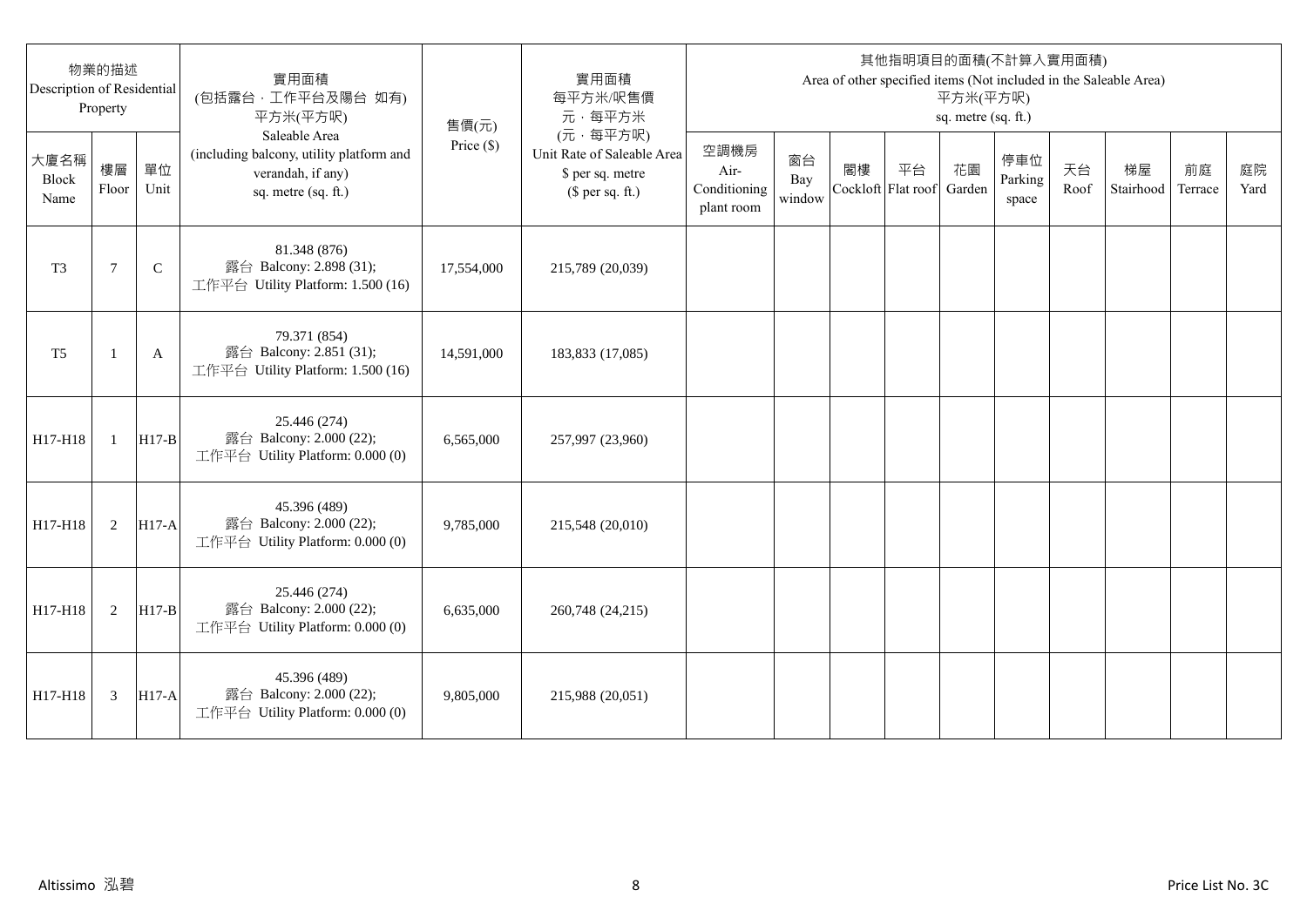| Description of Residential | 物業的描述<br>Property |            | 實用面積<br>(包括露台,工作平台及陽台 如有)<br>平方米(平方呎)                                                                 | 售價(元)        | 實用面積<br>每平方米/呎售價<br>元·每平方米                                                     |                                            |                     |                          |    | 平方米(平方呎)<br>sq. metre (sq. ft.) | 其他指明項目的面積(不計算入實用面積)     |            | Area of other specified items (Not included in the Saleable Area) |               |            |
|----------------------------|-------------------|------------|-------------------------------------------------------------------------------------------------------|--------------|--------------------------------------------------------------------------------|--------------------------------------------|---------------------|--------------------------|----|---------------------------------|-------------------------|------------|-------------------------------------------------------------------|---------------|------------|
| 大廈名稱<br>Block<br>Name      | 樓層<br>Floor       | 單位<br>Unit | Saleable Area<br>(including balcony, utility platform and<br>verandah, if any)<br>sq. metre (sq. ft.) | Price $(\$)$ | (元·每平方呎)<br>Unit Rate of Saleable Area<br>\$ per sq. metre<br>$$$ per sq. ft.) | 空調機房<br>Air-<br>Conditioning<br>plant room | 窗台<br>Bay<br>window | 閣樓<br>Cockloft Flat roof | 平台 | 花園<br>Garden                    | 停車位<br>Parking<br>space | 天台<br>Roof | 梯屋<br>Stairhood                                                   | 前庭<br>Terrace | 庭院<br>Yard |
| H17-H18                    | 3                 | $H17-B$    | 25.446 (274)<br>露台 Balcony: 2.000 (22);<br>工作平台 Utility Platform: 0.000 (0)                           | 6,704,000    | 263,460 (24,467)                                                               |                                            |                     |                          |    |                                 |                         |            |                                                                   |               |            |
| H17-H18                    | $\mathbf{1}$      | $H18-B$    | 25.159 (271)<br>露台 Balcony: 2.000 (22);<br>工作平台 Utility Platform: 0.000 (0)                           | 6.497,000    | 258,238 (23,974)                                                               |                                            |                     |                          |    |                                 |                         |            |                                                                   |               |            |
| H17-H18                    | 2                 | $H18-A$    | 43.710 (470)<br>露台 Balcony: 2.000 (22);<br>工作平台 Utility Platform: 0.000 (0)                           | 9,406,000    | 215,191 (20,013)                                                               |                                            |                     |                          |    |                                 |                         |            |                                                                   |               |            |
| H17-H18                    | 2                 | $H18-B$    | 25.159 (271)<br>露台 Balcony: 2.000 (22);<br>工作平台 Utility Platform: 0.000 (0)                           | 6,565,000    | 260,940 (24,225)                                                               |                                            |                     |                          |    |                                 |                         |            |                                                                   |               |            |
| H17-H18                    | 3                 | H18-A      | 43.710 (470)<br>露台 Balcony: 2.000 (22);<br>工作平台 Utility Platform: 0.000 (0)                           | 9,423,000    | 215,580 (20,049)                                                               |                                            |                     |                          |    |                                 |                         |            |                                                                   |               |            |
| H17-H18                    | 3                 | $H18-B$    | 25.159 (271)<br>露台 Balcony: 2.000 (22);<br>工作平台 Utility Platform: 0.000 (0)                           | 6.636,000    | 263,762 (24,487)                                                               |                                            |                     |                          |    |                                 |                         |            |                                                                   |               |            |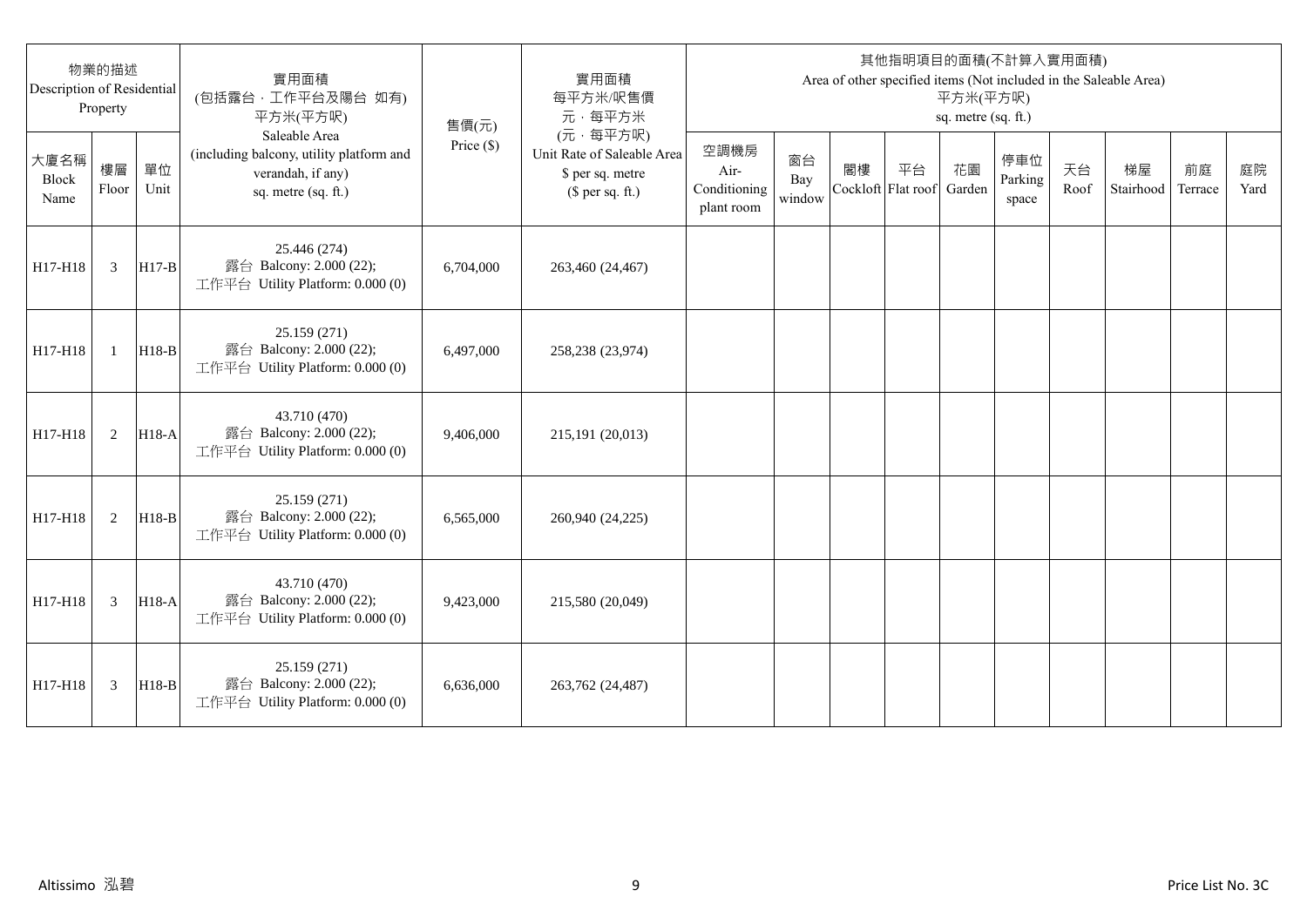| Description of Residential   | 物業的描述<br>Property |            | 實用面積<br>(包括露台,工作平台及陽台 如有)<br>平方米(平方呎)                                                                 | 售價(元)      | 實用面積<br>每平方米/呎售價<br>元·每平方米                                                     |                                            |                     |                          |    | 平方米(平方呎)<br>sq. metre (sq. ft.) | 其他指明項目的面積(不計算入實用面積)     |            | Area of other specified items (Not included in the Saleable Area) |               |            |
|------------------------------|-------------------|------------|-------------------------------------------------------------------------------------------------------|------------|--------------------------------------------------------------------------------|--------------------------------------------|---------------------|--------------------------|----|---------------------------------|-------------------------|------------|-------------------------------------------------------------------|---------------|------------|
| 大廈名稱<br><b>Block</b><br>Name | 樓層<br>Floor       | 單位<br>Unit | Saleable Area<br>(including balcony, utility platform and<br>verandah, if any)<br>sq. metre (sq. ft.) | Price (\$) | (元·每平方呎)<br>Unit Rate of Saleable Area<br>\$ per sq. metre<br>$$$ per sq. ft.) | 空調機房<br>Air-<br>Conditioning<br>plant room | 窗台<br>Bay<br>window | 閣樓<br>Cockloft Flat roof | 平台 | 花園<br>Garden                    | 停車位<br>Parking<br>space | 天台<br>Roof | 梯屋<br>Stairhood                                                   | 前庭<br>Terrace | 庭院<br>Yard |
| H19-H20                      | $\mathbf{1}$      | $H19-B$    | 25.202 (271)<br>露台 Balcony: 2.000 (22);<br>工作平台 Utility Platform: 0.000 (0)                           | 6,497,000  | 257,797 (23,974)                                                               |                                            |                     |                          |    |                                 |                         |            |                                                                   |               |            |
| H19-H20                      | 2                 | $H19-A$    | 45.052 (485)<br>露台 Balcony: 2.000 (22);<br>工作平台 Utility Platform: 0.000 (0)                           | 9,705,000  | 215,418 (20,010)                                                               |                                            |                     |                          |    |                                 |                         |            |                                                                   |               |            |
| H19-H20                      | 2                 | $H19-B$    | 25.202 (271)<br>露台 Balcony: 2.000 (22);<br>工作平台 Utility Platform: 0.000 (0)                           | 6,565,000  | 260,495 (24,225)                                                               |                                            |                     |                          |    |                                 |                         |            |                                                                   |               |            |
| H19-H20                      | 3                 | $H19-A$    | 45.052 (485)<br>露台 Balcony: 2.000 (22);<br>工作平台 Utility Platform: 0.000 (0)                           | 9,724,000  | 215,839 (20,049)                                                               |                                            |                     |                          |    |                                 |                         |            |                                                                   |               |            |
| H19-H20                      | 3                 | $H19-B$    | 25.202 (271)<br>露台 Balcony: 2.000 (22);<br>工作平台 Utility Platform: 0.000 (0)                           | 6,636,000  | 263,312 (24,487)                                                               |                                            |                     |                          |    |                                 |                         |            |                                                                   |               |            |
| H19-H20                      | 1                 | $H20-B$    | 25.458 (274)<br>露台 Balcony: 2.000 (22);<br>工作平台 Utility Platform: 0.000 (0)                           | 6,565,000  | 257,876 (23,960)                                                               |                                            |                     |                          |    |                                 |                         |            |                                                                   |               |            |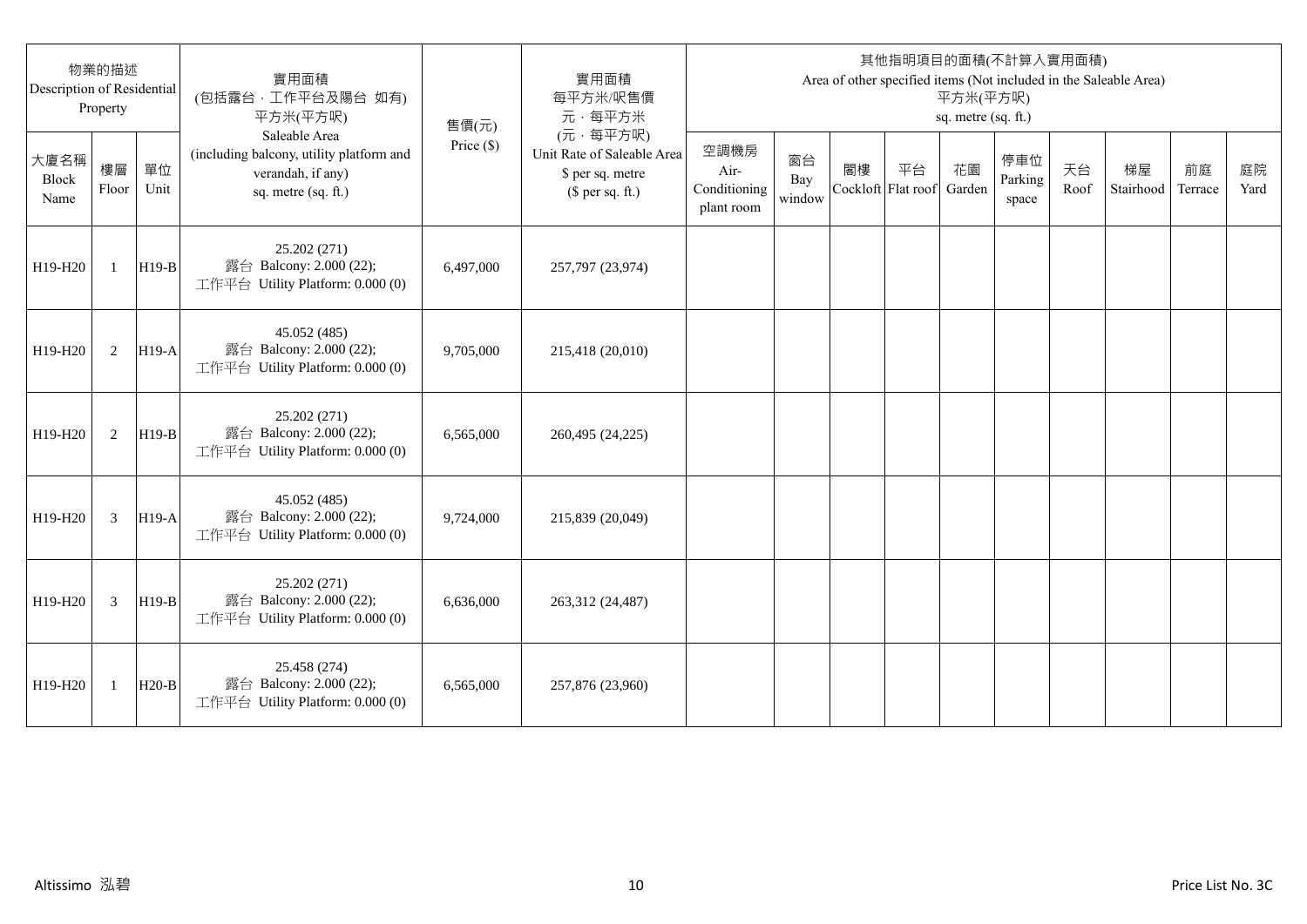| 物業的描述<br>Description of Residential<br>Property |                |            | 實用面積<br>(包括露台,工作平台及陽台 如有)<br>平方米(平方呎)                                                                 | 售價(元)        | 實用面積<br>每平方米/呎售價<br>元·每平方米                                                     | 其他指明項目的面積(不計算入實用面積)<br>Area of other specified items (Not included in the Saleable Area)<br>平方米(平方呎)<br>sq. metre (sq. ft.) |                     |                          |    |              |                         |            |                 |               |            |
|-------------------------------------------------|----------------|------------|-------------------------------------------------------------------------------------------------------|--------------|--------------------------------------------------------------------------------|-----------------------------------------------------------------------------------------------------------------------------|---------------------|--------------------------|----|--------------|-------------------------|------------|-----------------|---------------|------------|
| 大廈名稱<br>Block<br>Name                           | 樓層<br>Floor    | 單位<br>Unit | Saleable Area<br>(including balcony, utility platform and<br>verandah, if any)<br>sq. metre (sq. ft.) | Price $(\$)$ | (元·每平方呎)<br>Unit Rate of Saleable Area<br>\$ per sq. metre<br>$$$ per sq. ft.) | 空調機房<br>Air-<br>Conditioning<br>plant room                                                                                  | 窗台<br>Bay<br>window | 閣樓<br>Cockloft Flat roof | 平台 | 花園<br>Garden | 停車位<br>Parking<br>space | 天台<br>Roof | 梯屋<br>Stairhood | 前庭<br>Terrace | 庭院<br>Yard |
| H19-H20                                         | 2              | $H20-A$    | 44.290 (477)<br>露台 Balcony: 2.000 (22);<br>工作平台 Utility Platform: 0.000 (0)                           | 9,545,000    | 215,511 (20,010)                                                               |                                                                                                                             |                     |                          |    |              |                         |            |                 |               |            |
| H19-H20                                         | 2              | $H20-B$    | 25.458 (274)<br>露台 Balcony: 2.000 (22);<br>工作平台 Utility Platform: 0.000 (0)                           | 6,635,000    | 260,625 (24,215)                                                               |                                                                                                                             |                     |                          |    |              |                         |            |                 |               |            |
| H19-H20                                         | 3              | $H20-A$    | 44.290 (477)<br>露台 Balcony: 2.000 (22);<br>工作平台 Utility Platform: 0.000 (0)                           | 9,564,000    | 215,940 (20,050)                                                               |                                                                                                                             |                     |                          |    |              |                         |            |                 |               |            |
| H19-H20                                         | $\overline{3}$ | $H20-B$    | 25.458 (274)<br>露台 Balcony: 2.000 (22);<br>工作平台 Utility Platform: 0.000 (0)                           | 6,704,000    | 263,336 (24,467)                                                               |                                                                                                                             |                     |                          |    |              |                         |            |                 |               |            |
| H21                                             | $\mathbf{1}$   | $H21-B$    | 26.683 (287)<br>露台 Balcony: 2.000 (22);<br>工作平台 Utility Platform: 0.000 (0)                           | 6,761,000    | 253,382 (23,557)                                                               |                                                                                                                             |                     |                          |    |              |                         |            |                 |               |            |
| H21                                             | 2              | $H21-A$    | 53.753 (579)<br>露台 Balcony: 2.000 (22);<br>工作平台 Utility Platform: 0.000 (0)                           | 11,816,000   | 219,820 (20,408)                                                               |                                                                                                                             |                     |                          |    |              |                         |            |                 |               |            |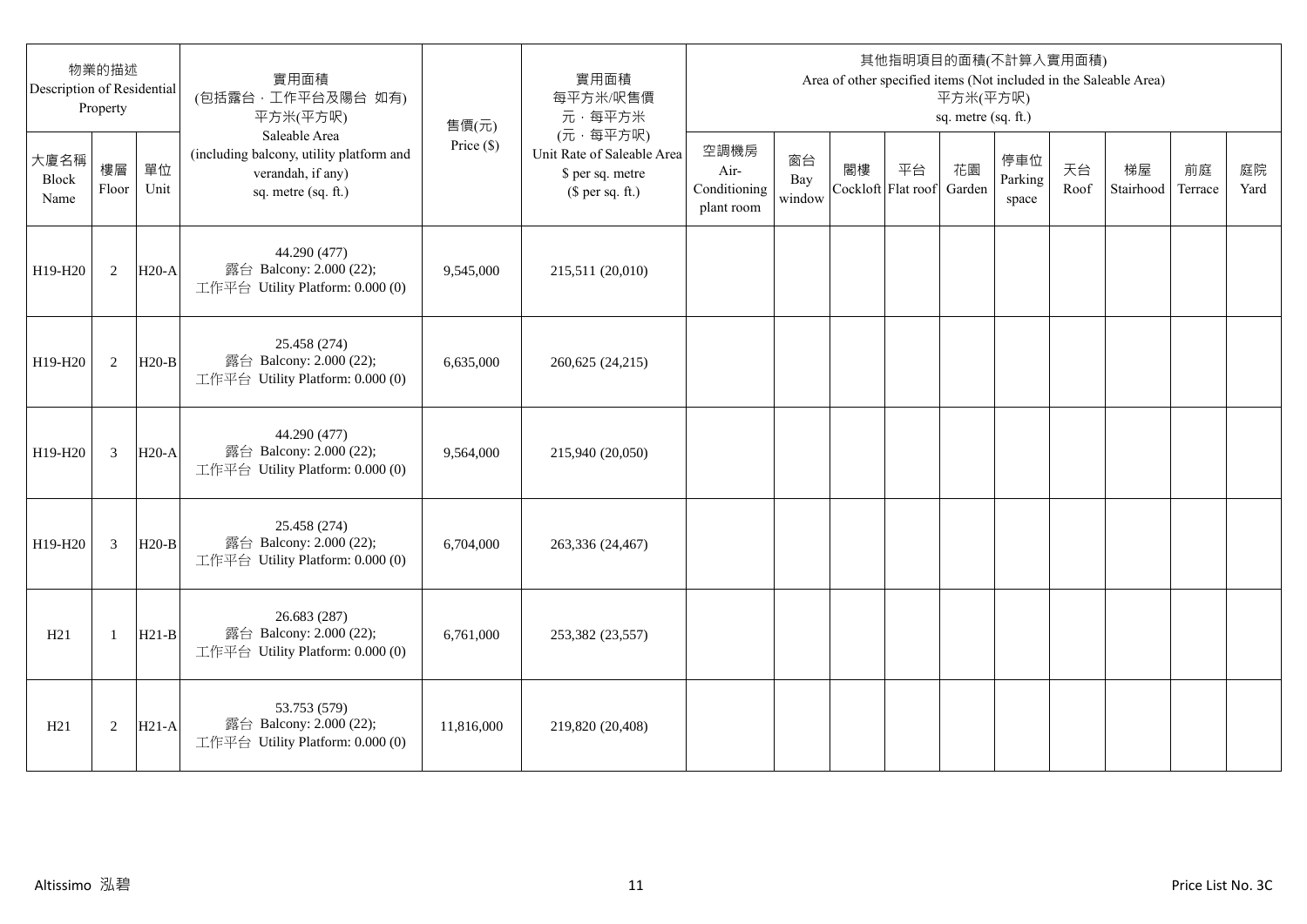| 物業的描述<br>Description of Residential<br>Property |             |            | 實用面積<br>(包括露台·工作平台及陽台 如有)<br>平方米(平方呎)                                                                 | 售價(元)        | 實用面積<br>每平方米/呎售價<br>元·每平方米                                                     | 其他指明項目的面積(不計算入實用面積)<br>Area of other specified items (Not included in the Saleable Area)<br>平方米(平方呎)<br>sq. metre (sq. ft.) |                     |    |                                 |    |                         |            |                 |               |            |
|-------------------------------------------------|-------------|------------|-------------------------------------------------------------------------------------------------------|--------------|--------------------------------------------------------------------------------|-----------------------------------------------------------------------------------------------------------------------------|---------------------|----|---------------------------------|----|-------------------------|------------|-----------------|---------------|------------|
| 大廈名稱<br>Block<br>Name                           | 樓層<br>Floor | 單位<br>Unit | Saleable Area<br>(including balcony, utility platform and<br>verandah, if any)<br>sq. metre (sq. ft.) | Price $(\$)$ | (元·每平方呎)<br>Unit Rate of Saleable Area<br>\$ per sq. metre<br>$$$ per sq. ft.) | 空調機房<br>Air-<br>Conditioning<br>plant room                                                                                  | 窗台<br>Bay<br>window | 閣樓 | 平台<br>Cockloft Flat roof Garden | 花園 | 停車位<br>Parking<br>space | 天台<br>Roof | 梯屋<br>Stairhood | 前庭<br>Terrace | 庭院<br>Yard |
| H21                                             | 2           | $H21-B$    | 26.683 (287)<br>露台 Balcony: 2.000 (22);<br>工作平台 Utility Platform: $0.000(0)$                          | 6,775,000    | 253,907 (23,606)                                                               |                                                                                                                             |                     |    |                                 |    |                         |            |                 |               |            |
| H21                                             | 3           | $H21-A$    | 53.753 (579)<br>露台 Balcony: 2.000 (22);<br>工作平台 Utility Platform: 0.000 (0)                           | 11,840,000   | 220,267 (20,449)                                                               |                                                                                                                             |                     |    |                                 |    |                         |            |                 |               |            |
| H21                                             | 3           | $H21-B$    | 26.683 (287)<br>露台 Balcony: 2.000 (22);<br>工作平台 Utility Platform: $0.000(0)$                          | 6,811,000    | 255,256 (23,732)                                                               |                                                                                                                             |                     |    |                                 |    |                         |            |                 |               |            |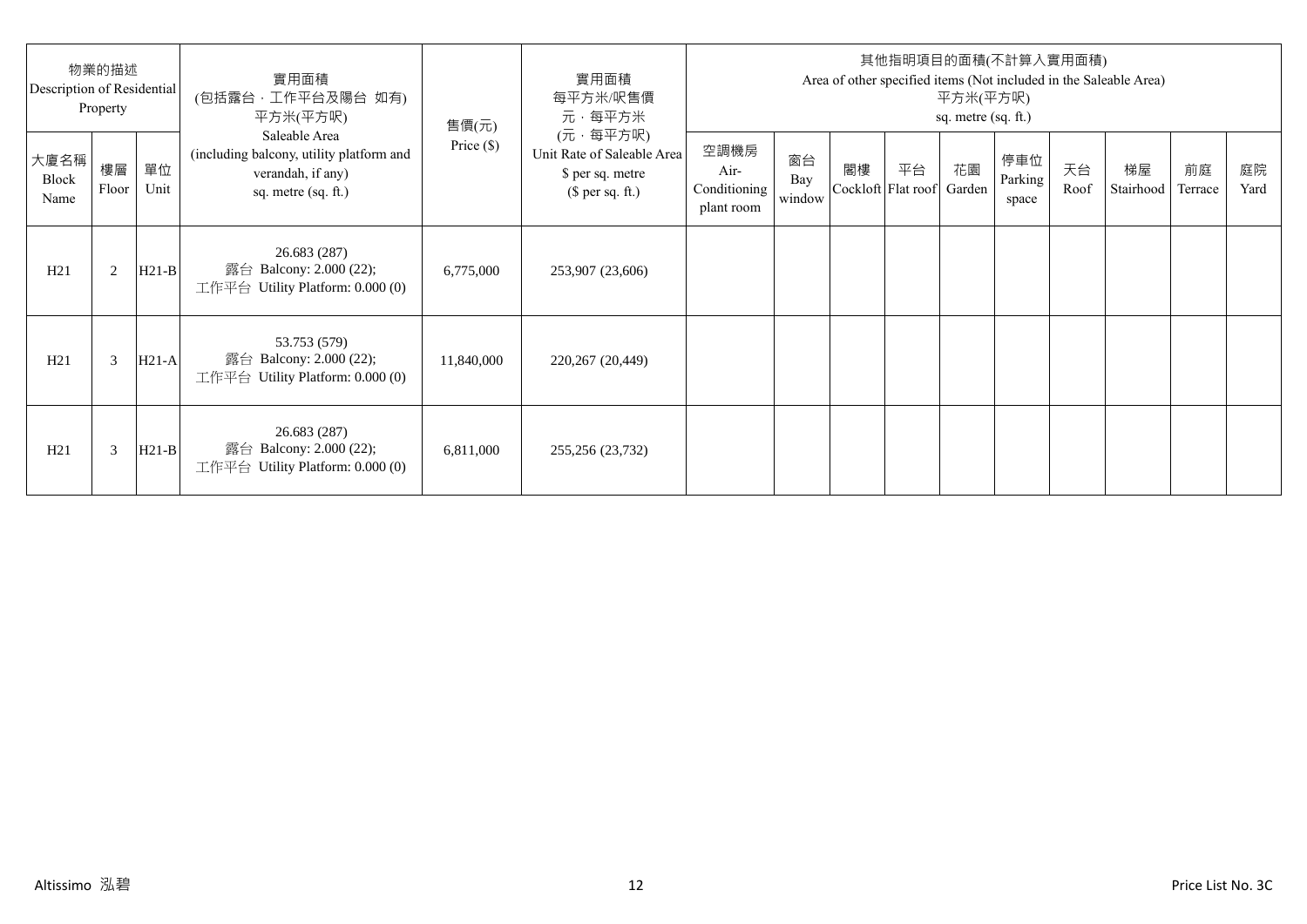#### **第三部份:其他資料 Part 3: Other Information**

#### (1) 準買家應參閱發展項目的售樓說明書,以了解該項目的資料。 Prospective purchasers are advised to refer to the sales brochure for the development for information on the development.

#### $(2)$  根據《一手住宅物業銷售條例》第 52(1)條及第 53(2)及(3)條,

According to sections 52(1) and 53(2) and (3) of the Residential Properties (First-hand Sales) Ordinance, –

#### 第 52(1) 條 / Section 52(1)

在某人就指明住宅物業與擁有人訂立臨時買賣合約時,該人須向擁有人支付售價的 5%的臨時訂金。

A preliminary deposit of 5% of the purchase price is payable by a person to the owner on entering into a preliminary agreement for sale and purchase in respect of the specified residential property with the owner.

#### 第 53(2) 條 / Section 53(2)

—————————————<br>如某人於某日期訂立臨時買賣合約,並於該日期後的 5 個工作日內,就有關住宅物業簽立買賣合約,則擁有人必須在該日期後的 8 個工作日內,簽立該買賣合約。 If a person executes an agreement for sale and purchase in respect of the residential property within 5 working days after the date on which the person enters into the preliminary agreement for sale and purchase, the owner must execute the agreement for sale and purchase within 8 working days after that date.

#### 第 53(3) 條 / Section 53(3)

如某人於某日期訂立臨時買賣合約時,但沒有於該日期後的 5 個工作日內,就有關住宅物業簽立買賣合約,則 – (i)該臨時合約即告終止;(ii)有關的臨時訂金即予沒收;及 (iii)擁有人

#### 不得就該人沒有簽立買賣合約而針對該人提出進一步申索。

If a person does not execute an agreement for sale and purchase in respect of the residential property within 5 working days after the date on which the person enters into the preliminary agreement for sale and purchase-

(i) the preliminary agreement is terminated; (ii) the preliminary deposit is forfeited; and (iii) the owner does not have any further claim against the person for the failure.

#### (3) 實用面積及屬該住宅物業其他指明項目的面積是按《一手住宅物業銷售條例》第 8 條及附表二第 2 部的計算得出的。

The saleable area and area of other specified items of the residential property are calculated in accordance with section 8 and Part 2 of Schedule 2 to the Residential Properties(First-hand Sales) Ordinance.

#### $(4)(i)$  註:在第 $(4)$   $(a)$ 段中: 「售價」指本價單第二部份中所列之住宅物業的售價,而「成交金額」指將於臨時合約中訂明的住宅物業的實際售價。因應不同支付條款及/或折扣按售 價計算得出之價目,皆以進位到最接近的千位數作為成交金額。

- (b) 「工作日」按《一手住宅物業銷售條例》第 2(1)條所定義。
- (c) 「臨時合約」指臨時買賣合約。
- Note:  $In (d)$ 「正式合約」指正式買賣合約。
- paragraph  $(4)$ : (a) "price" means the price of the residential property set out in Part 2 of this price list, and "transaction price" means the actual price of the residential property to be set out in PASP. The price obtained after applying the relevant terms of payment and/or applicable discount(s) on the price will be rounded up to the nearest thousand to determine the transaction price.
	- (b) "working day" shall be as defined in section 2(1) of the Residential Properties (First-hand Sales) Ordinance.
	- $(c)$ "PASP" means the Preliminary Agreement for Sale and Purchase.
	- (d) "ASP" means the Agreement for Sale and Purchase.

於簽署臨時合約時,買方須繳付相等於成交金額的 5%作為臨時訂金,請帶備港幣\$100,000 銀行本票以支付部份臨時訂金,抬頭請寫「的近律師行」或"Deacons"。請另備支票以 繳付臨時訂金之餘額。

The purchasers shall pay the preliminary deposit equivalent to 5% of the transaction price upon signing of the PASP. Please bring along a cashiers' order of HK\$100,000 made payable to "Deacons" for payment of part of the preliminary deposit. Please also bring along a cheque for payment of the balance of the preliminary deposit.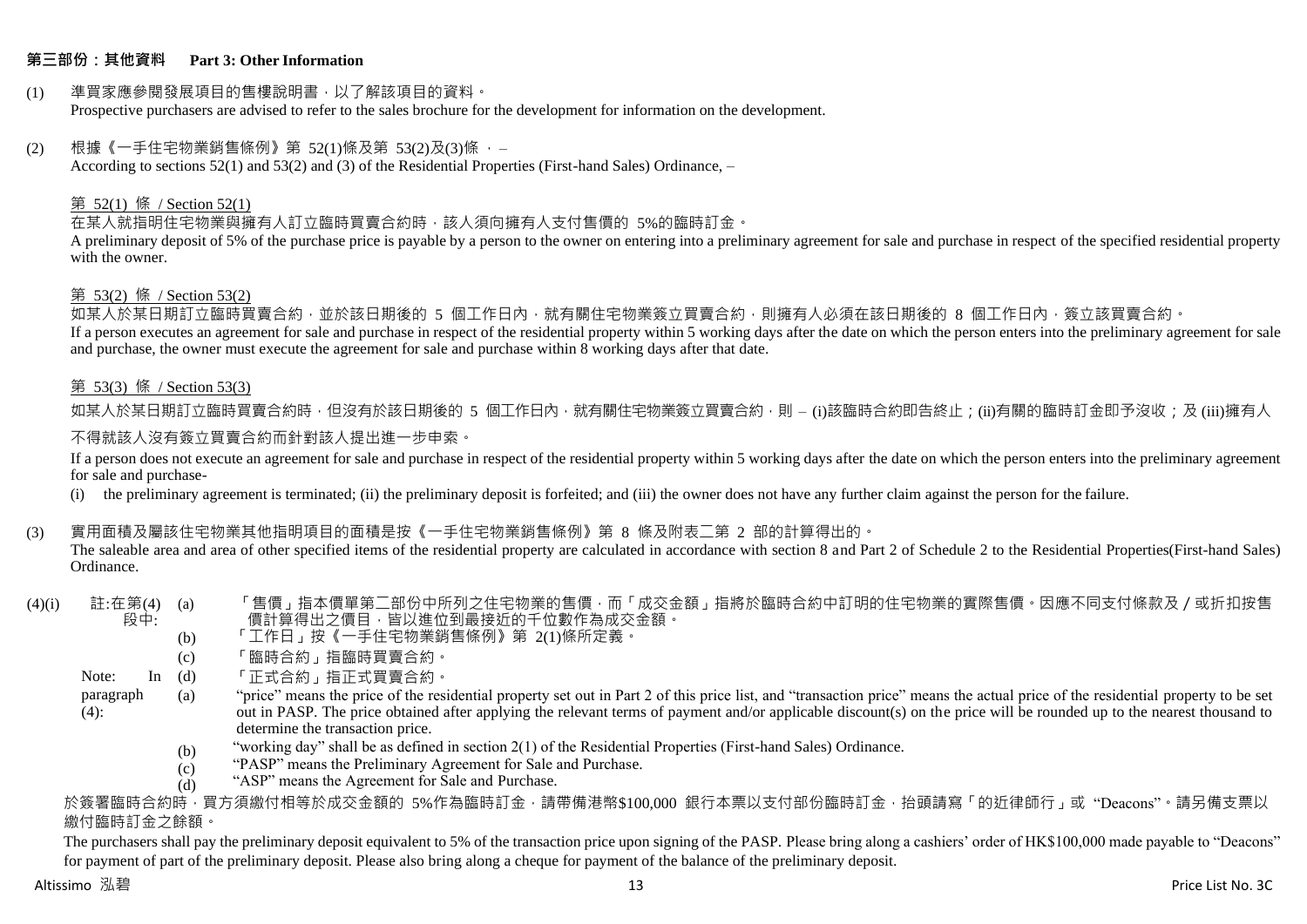#### **支付條款 Terms of Payment**

- (A) 120 天現金優惠付款計劃 120-day Cash Payment Plan (照售價減 10%) (10% discount from the price)
	- (1) 買方須於簽署臨時合約時繳付相等於成交金額 5%作為臨時訂金。買方須於簽署臨時合約後 5 個工作日內簽署正式合約。 The purchaser shall pay the preliminary deposit equivalent to 5% of the transaction price upon signing of the PASP. The ASP shall be signed by the purchaser within 5 working days after signing of the PASP.
	- (2) 買方簽署臨時合約後 30 天內再付成交金額 5%作為加付訂金。 A further 5% of the transaction price being further deposit shall be paid by the purchaser within 30 days after signing of the PASP.
	- (3) 成交金額90%即成交金額餘款於買方簽署臨時合約後120 天內或於賣方就其有能力將有關住宅物業有效地轉讓予買方一事向買方發出書面通知的日期後的14 日內由 買方付清,以較早者為準。

90% of the transaction price being balance of the transaction price shall be paid by the purchaser within 120 days after signing of the PASP or within 14 days after the date of written notification to the purchaser that the vendor is in a position validly to assign the relevant residential property to the purchaser, whichever is earlier.

- (A1) 288 天輕鬆付款計劃 288-day Easy Payment Plan (照售價減 7%) (7% discount from the price)
	- (1) 買方須於簽署臨時合約時繳付相等於成交金額 5%作為臨時訂金。買方須於簽署臨時合約後 5 個工作日內簽署正式合約。 The purchaser shall pay the preliminary deposit equivalent to 5% of the transaction price upon signing of the PASP. The ASP shall be signed by the purchaser within 5 working days after signing of the PASP.
	- (2) 買方簽署臨時合約後 60 天內再付成交金額 5%作為部份成交金額。 A further 5% of the transaction price being part payment of the transaction price shall be paid by the purchaser within 60 days after signing of the PASP.
	- (3) 買方簽署臨時合約後 90 天內再付成交金額 5%作為部份成交金額。

A further 5% of the transaction price being part payment of the transaction price shall be paid by the purchaser within 90 days after signing of the PASP.

(4) 成交金額 85%即成交金額餘款於於買方簽署臨時合約後 288 天內或於賣方就其有能力將有關住宅物業有效地轉讓予買方一事向買方發出通知的日期後的 14 日內由 買方付清,以較早者為準。

85% of the transaction price being balance of the transaction price shall be paid by the purchaser within 288 days after signing of the PASP or within 14 days after the date of notification to the purchaser that the vendor is in a position validly to assign the relevant residential property to the purchaser, whichever is earlier.

(A2) (並無此編號之支付條款)

( No Terms of Payment of such numbering)

#### (A3) 180 天卓越按揭付款計劃 180-day Premium Mortgage Payment Plan (照售價減 6%) (6% discount from the price)

(1) 買方須於簽署臨時合約時繳付相等於成交金額 5%作為臨時訂金。買方須於簽署臨時合約後 5 個工作日內簽署正式合約。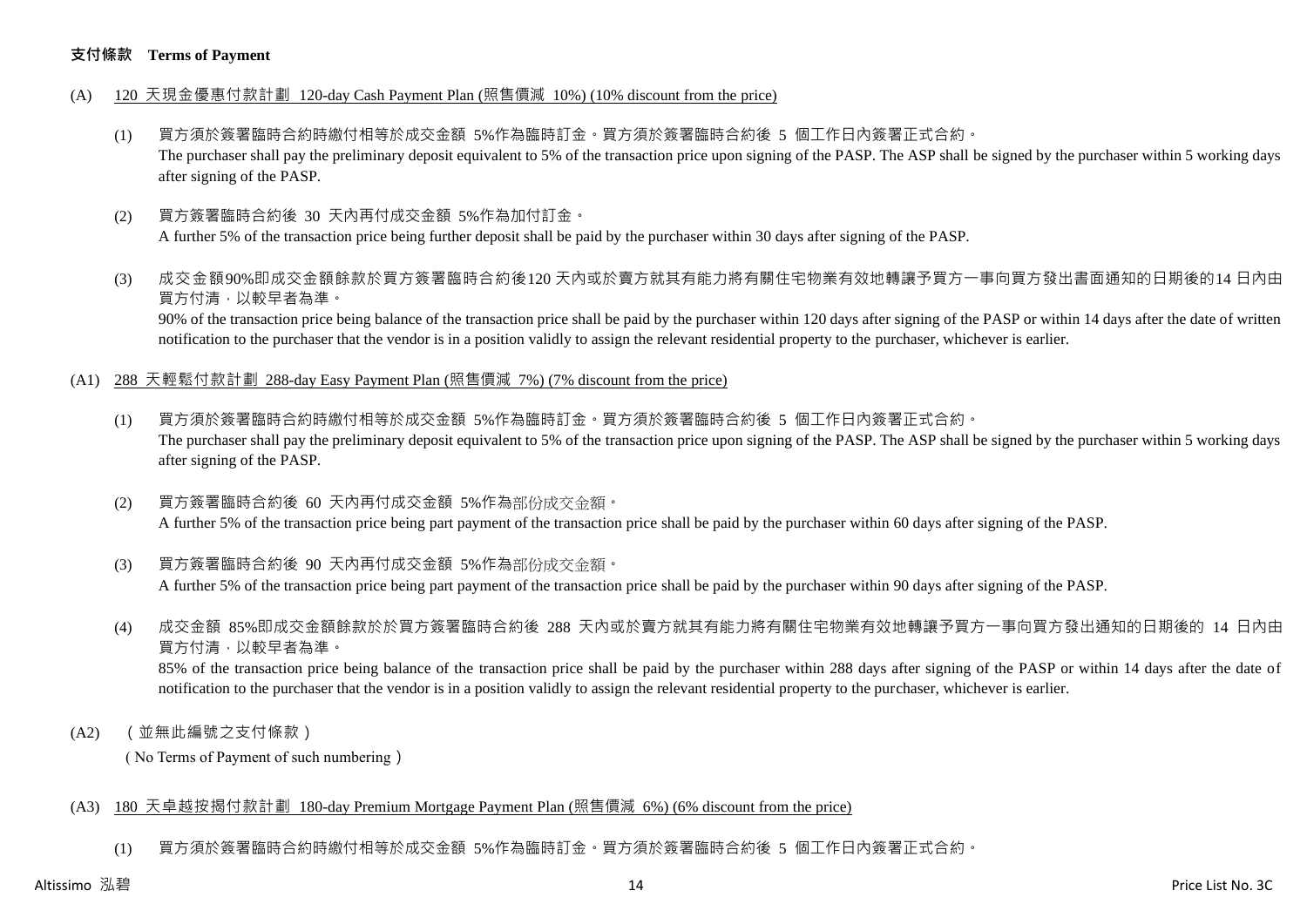The purchaser shall pay the preliminary deposit equivalent to 5% of the transaction price upon signing of the PASP. The ASP shall be signed by the purchaser within 5 working days after signing of the PASP.

(2) 買方簽署臨時合約後 30 天內再付成交金額 5%作為加付訂金。

A further 5% of the transaction price being further deposit shall be paid by the purchaser within 30 days after signing of the PASP.

(3) 成交金額90%即成交金額餘款於買方簽署臨時合約後180 天內或於賣方就其有能力將有關住宅物業有效地轉讓予買方一事向買方發出書面通知的日期後的14 日內由 買方付清,以較早者為準。

90% of the transaction price being balance of the transaction price shall be paid by the purchaser within 180 days after signing of the PASP or within 14 days after the date of written notification to the purchaser that the vendor is in a position validly to assign the relevant residential property to the purchaser, whichever is earlier.

### **本付款計劃提供「成交金額 75%第一按揭」安排,該安排詳情見第 (4)(iii)(b)段。**

**The arrangements of "First Mortgage for 75% of the transaction price" will be provided under this payment plan. Please see paragraph (4)(iii)(b) for the details of that arrangement.**

#### (A4) 180 天現金優惠付款計劃 180-day Cash Payment Payment Plan (照售價減 9%) (9% discount from the price)

- (1) 買方須於簽署臨時合約時繳付相等於成交金額 5%作為臨時訂金。買方須於簽署臨時合約後 5 個工作日內簽署正式合約。 The purchaser shall pay the preliminary deposit equivalent to 5% of the transaction price upon signing of the PASP. The ASP shall be signed by the purchaser within 5 working days after signing of the PASP.
- (2) 買方簽署臨時合約後 30 天內再付成交金額 5%作為加付訂金。 A further 5% of the transaction price being further deposit shall be paid by the purchaser within 30 days after signing of the PASP.
- (3) 成交金額90%即成交金額餘款於買方簽署臨時合約後180 天內或於賣方就其有能力將有關住宅物業有效地轉讓予買方一事向買方發出書面通知的日期後的14 日內由 買方付清,以較早者為準。

90% of the transaction price being balance of the transaction price shall be paid by the purchaser within 180 days after signing of the PASP or within 14 days after the date of written notification to the purchaser that the vendor is in a position validly to assign the relevant residential property to the purchaser, whichever is earlier.

(B) (並無此編號之支付條款)

( No Terms of Payment of such numbering)

(C) (並無此編號之支付條款)

( No Terms of Payment of such numbering)

(C1) (並無此編號之支付條款)

( No Terms of Payment of such numbering)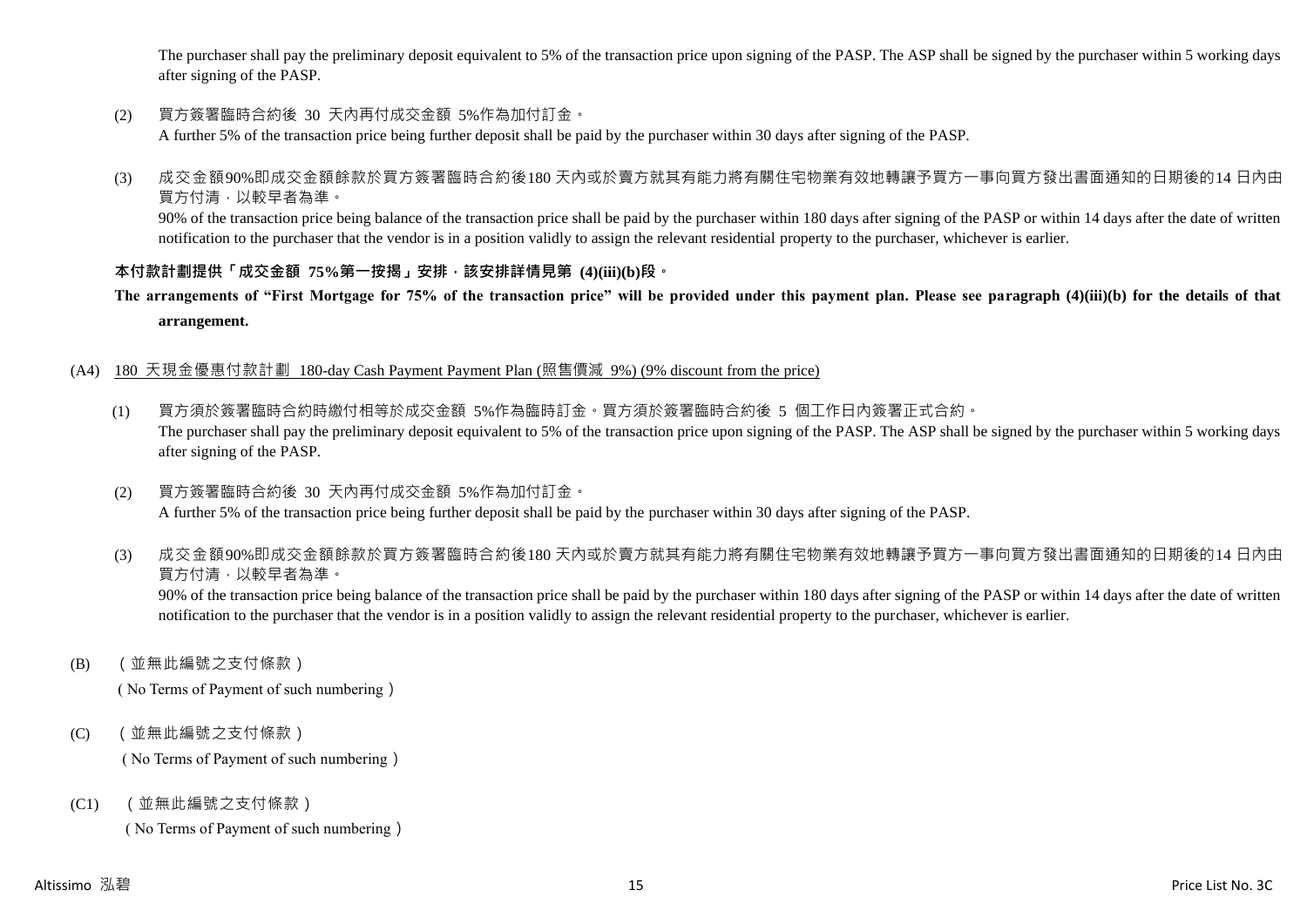#### (C2) 至輕鬆建築期付款計劃 Super Relax Stage Payment Plan (照售價減 5%) (5% discount from the price)

- (1) 買方須於簽署臨時合約時繳付相等於成交金額 5%作為臨時訂金。買方須於簽署臨時合約後 5 個工作日內簽署正式合約。 The purchaser shall pay the preliminary deposit equivalent to 5% of the transaction price upon signing of the PASP. The ASP shall be signed by the purchaser within 5 working days after signing of the PASP.
- (2) 買方簽署臨時合約後 60 天內再付成交金額 5%作為加付訂金。 A further 5% of the transaction price being further deposit shall be paid by the purchaser within 60 days after signing of the PASP.
- (3) 買方簽署臨時合約後 90 天內再付成交金額 1%作為部份成交金額。 A further 1% of the transaction price being part payment of the transaction price shall be paid by the purchaser within 90 days after signing of the PASP.
- (4) 買方簽署臨時合約後 120 天內再付成交金額 1%作為部份成交金額。 A further 1% of the transaction price being part payment of the transaction price shall be paid by the purchaser within 120 days after signing of the PASP.
- (5) 買方簽署臨時合約後 150 天內再付成交金額 1%作為部份成交金額。

A further 1% of the transaction price being part payment of the transaction price shall be paid by the purchaser within 150 days after signing of the PASP.

- (6) 買方簽署臨時合約後 180 天內再付成交金額 2%作為部份成交金額。 A further 2% of the transaction price being part payment of the transaction price shall be paid by the purchaser within 180 days after signing of the PASP.
- (7) 成交金額 85%即成交金額餘款於賣方就其有能力將有關住宅物業有效地轉讓予買方一事向買方發出書面通知的日期後的 14 日內由買方付清。 85% of the transaction price being balance of the transaction price shall be paid by the purchaser within 14 days after the date of written notification to the purchaser that the vendor is in a position validly to assign the relevant residential property to the purchaser.

### **本付款計劃提供「成交金額 75%第一按揭」安排,該安排詳情見第 (4)(iii)(b)段。**

#### **The arrangements of "First Mortgage for 75% of the transaction price" will be provided under this payment plan. Please see paragraph (4)(iii)(b) for the details of that arrangement.**

(C3) (並無此編號之支付條款)

( No Terms of Payment of such numbering)

- (C4) 建築期 1+2 按付款計劃 1 plus 2 mortgage with Stage Payment Plan (照售價減 4.5%) (4.5% discount from the price)
	- (1) 買方須於簽署臨時合約時繳付相等於成交金額 5%作為臨時訂金。買方須於簽署臨時合約後 5 個工作日內簽署正式合約。 The purchaser shall pay the preliminary deposit equivalent to 5% of the transaction price upon signing of the PASP. The ASP shall be signed by the purchaser within 5 working days after signing of the PASP.
	- (2) 買方簽署臨時合約後 60 天內再付成交金額 5%作為加付訂金。 A further 5% of the transaction price being further deposit shall be paid by the purchaser within 60 days after signing of the PASP.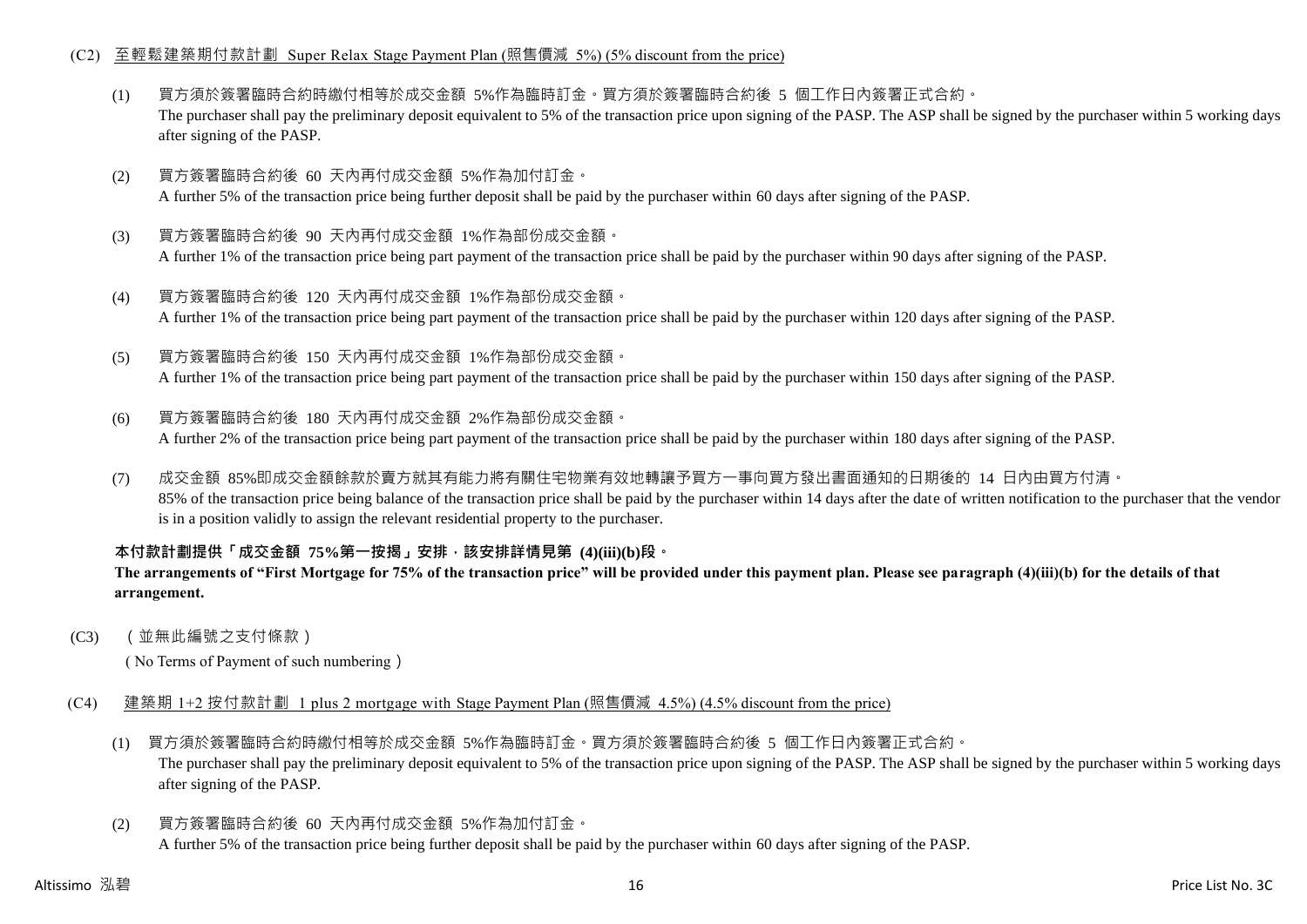- (3) 買方簽署臨時合約後 90 天內再付成交金額 1%作為部份成交金額。 A further 1% of the transaction price being part payment of the transaction price shall be paid by the purchaser within 90 days after signing of the PASP.
- (4) 買方簽署臨時合約後 120 天內再付成交金額 1%作為部份成交金額。 A further 1% of the transaction price being part payment of the transaction price shall be paid by the purchaser within 120 days after signing of the PASP.
- (5) 買方簽署臨時合約後 150 天內再付成交金額 1%作為部份成交金額。 A further 1% of the transaction price being part payment of the transaction price shall be paid by the purchaser within 150 days after signing of the PASP.
- (6) 買方簽署臨時合約後 180 天內再付成交金額 2%作為部份成交金額。

A further 2% of the transaction price being part payment of the transaction price shall be paid by the purchaser within 180 days after signing of the PASP.

(7) 成交金額 85%即成交金額餘款於賣方就其有能力將有關住宅物業有效地轉讓予買方一事向買方發出書面通知的日期後的 14 日內由買方付清。 85% of the transaction price being balance of the transaction price shall be paid by the purchaser within 14 days after the date of written notification to the purchaser that the vendor is in a position validly to assign the relevant residential property to the purchaser.

#### **本付款計劃提供「成交金額 75%第一按揭」安排,該安排詳情見第 (4)(iii)(b)段。**

**The arrangements of "First Mortgage for 75% of the transaction price" will be provided under this payment plan. Please see paragraph (4)(iii)(b) for the details of that arrangement.**

#### **本付款計劃提供「成交金額 10%第二按揭」安排,該安排詳情見第 (4)(iii)(c)段。**

**The arrangements of "Second Mortgage for 10% of the transaction price" will be provided under this payment plan. Please see paragraph (4)(iii)(c) for the details of that arrangement.**

#### (C5) 5%首置建築期付款計劃 5% Easy-pay Stage Payment Plan (照售價減 5%) (5% discount from the price)

- (1) 買方須於簽署臨時合約時繳付相等於成交金額 5%作為臨時訂金。買方須於簽署臨時合約後 5 個工作日內簽署正式合約。 The purchaser shall pay the preliminary deposit equivalent to 5% of the transaction price upon signing of the PASP. The ASP shall be signed by the purchaser within 5 working days after signing of the PASP.
- (2) 買方簽署臨時合約後 30 天內再付成交金額 1%作為加付訂金。 A further 1% of the transaction price being further deposit shall be paid by the purchaser within 30 days after signing of the PASP.
- (3) 買方簽署臨時合約後 90 天內再付成交金額 1%作為部份成交金額。 A further 1% of the transaction price being part payment of the transaction price shall be paid by the purchaser within 90 days after signing of the PASP.
- (4) 買方簽署臨時合約後 180 天內再付成交金額 1%作為部份成交金額。 A further 1% of the transaction price being part payment of the transaction price shall be paid by the purchaser within 180 days after signing of the PASP.
- (5) 買方簽署臨時合約後 240 天內再付成交金額 1%作為部份成交金額。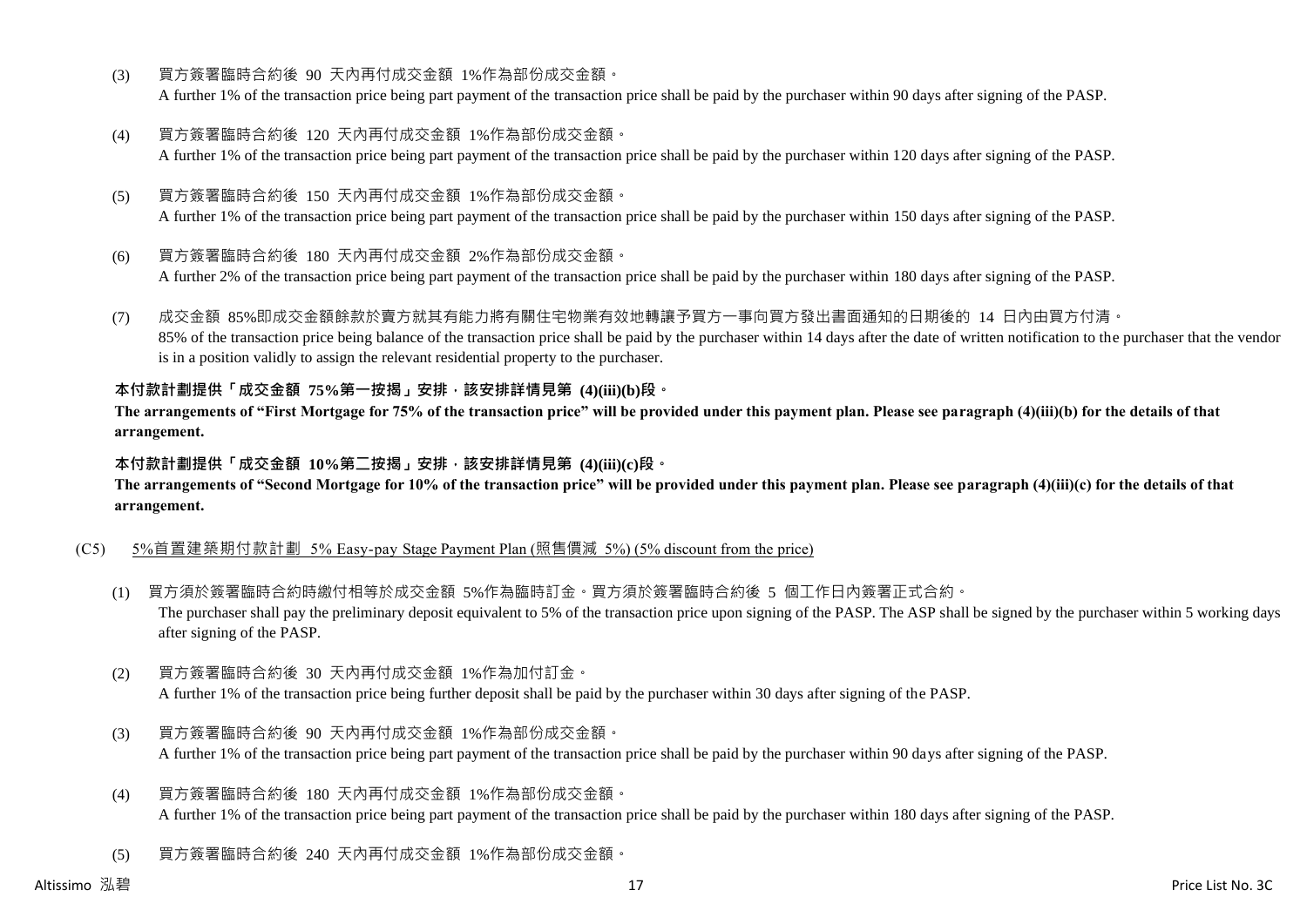A further 1% of the transaction price being part payment of the transaction price shall be paid by the purchaser within 240 days after signing of the PASP.

- (6) 買方簽署臨時合約後 270 天內再付成交金額 1%作為部份成交金額。 A further 1% of the transaction price being part payment of the transaction price shall be paid by the purchaser within 270 days after signing of the PASP.
- (7) 成交金額 90%即成交金額餘款於賣方就其有能力將有關住宅物業有效地轉讓予買方一事向買方發出書面通知的日期後的 14 日內由買方付清。 90% of the transaction price being balance of the transaction price shall be paid by the purchaser within 14 days after the date of written notification to the purchaser that the vendor is in a position validly to assign the relevant residential property to the purchaser.

#### (C6) 5%首置建築期二按付款計劃 5% Easy-pay Mortgage Stage Payment Plan (照售價減 4%) (4% discount from the price)

- (1) 買方須於簽署臨時合約時繳付相等於成交金額 5%作為臨時訂金。買方須於簽署臨時合約後 5 個工作日內簽署正式合約。 The purchaser shall pay the preliminary deposit equivalent to 5% of the transaction price upon signing of the PASP. The ASP shall be signed by the purchaser within 5 working days after signing of the PASP.
- (2) 買方簽署臨時合約後 30 天內再付成交金額 1%作為加付訂金。 A further 1% of the transaction price being further deposit shall be paid by the purchaser within 30 days after signing of the PASP.
- (3) 買方簽署臨時合約後 90 天內再付成交金額 1%作為部份成交金額。 A further 1% of the transaction price being part payment of the transaction price shall be paid by the purchaser within 90 days after signing of the PASP.
- (4) 買方簽署臨時合約後 180 天內再付成交金額 1%作為部份成交金額。 A further 1% of the transaction price being part payment of the transaction price shall be paid by the purchaser within 180 days after signing of the PASP.
- (5) 買方簽署臨時合約後 240 天內再付成交金額 1%作為部份成交金額。 A further 1% of the transaction price being part payment of the transaction price shall be paid by the purchaser within 240 days after signing of the PASP.
- (6) 買方簽署臨時合約後 270 天內再付成交金額 1%作為部份成交金額。 A further 1% of the transaction price being part payment of the transaction price shall be paid by the purchaser within 270 days after signing of the PASP.
- (7) 成交金額 90%即成交金額餘款於賣方就其有能力將有關住宅物業有效地轉讓予買方一事向買方發出書面通知的日期後的 14 日內由買方付清。 90% of the transaction price being balance of the transaction price shall be paid by the purchaser within 14 days after the date of written notification to the purchaser that the vendor is in a position validly to assign the relevant residential property to the purchaser.

#### **本付款計劃提供「成交金額 30%第二按揭」安排,該安排詳情見第 (4)(iii)(d)段。**

**The arrangements of "Second Mortgage for 30% of the transaction price" will be provided under this payment plan. Please see paragraph (4)(iii)(d) for the details of that arrangement.**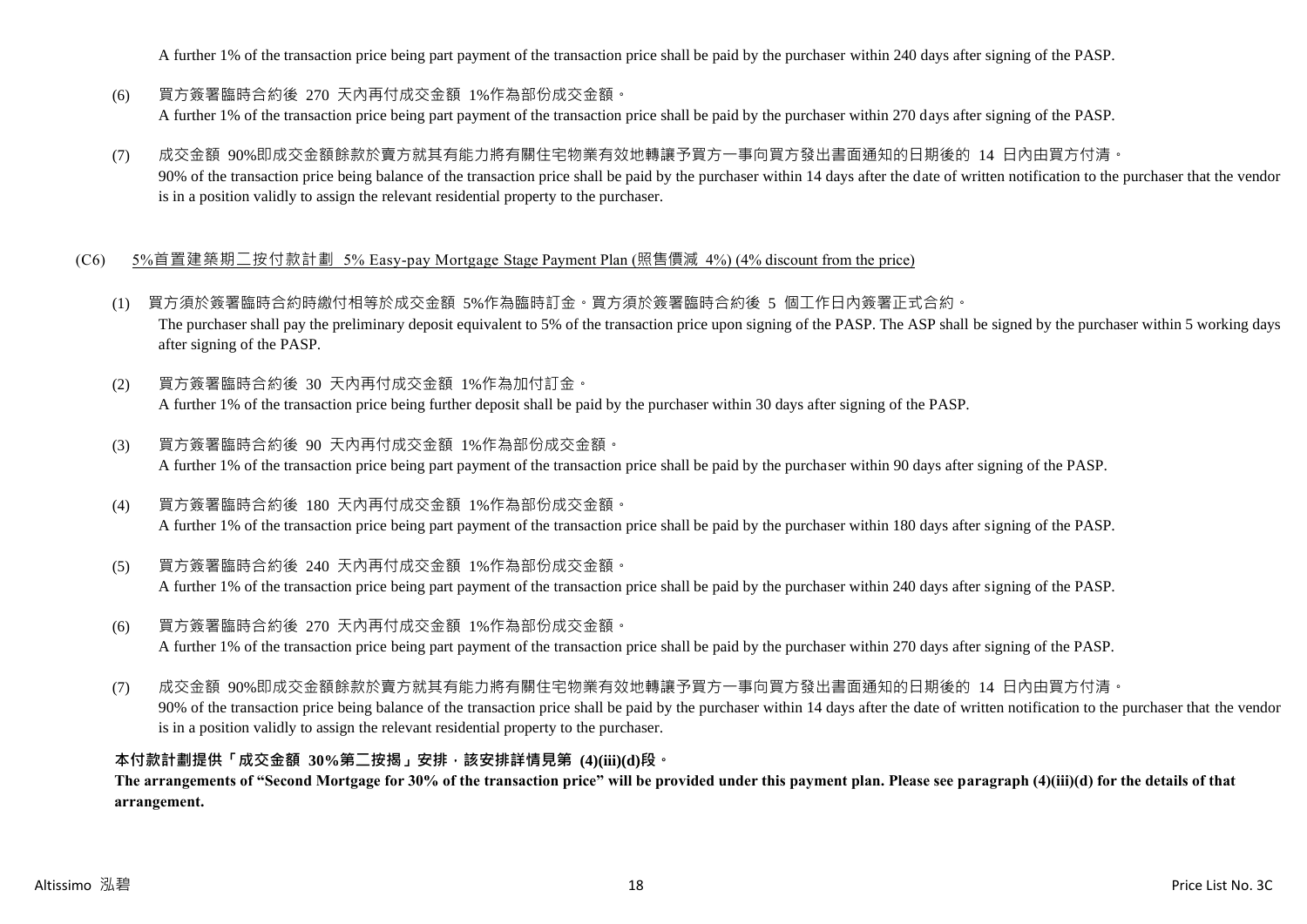#### (ii) **售價獲得折扣的基礎**

**The basis on which any discount on the price is available**

- (a) 見 4(i) See 4(i)
- (b) 「置業售價折扣」:額外售價 2%折扣優惠

(只適用於 120 天現金優惠付款計劃、288 天輕鬆付款計劃、180 天卓越按揭付款計劃及 180 天現金優惠付款計劃) "Home Purchase Price Discount": An extra 2% discount from the price. (Only applicable to 120-day Cash Payment Plan, 288-day Easy Payment Plan, 180-day Premium Mortgage Payment Plan and 180-day Cash Payment Plan)

#### (c) 「限時置業售價折扣」:於 2020 年 3 月 31 日或之前簽署臨時合約購買本價單中之指明住宅物業之買方可獲額外售價 4%折扣優惠。

(只適用於 5%首置建築期付款計劃及 5%首置建築期二按付款計劃)

"First Home Purchase Price Discount": An extra 4% discount from the price would be offered to the purchasers who sign the PASP to purchase a specified residential property listed in this price list on or before 31st March 2020.

(Only applicable to 5% Easy-pay Stage Payment Plan and 5% Easy-pay Mortgage Stage Payment Plan)

(d) 員工置業折扣 Staff Purchasing Discount

如買方(或構成買方之任何人士)屬任何「員工合資格人士」,並且沒有委任地產代理就購入住宅物業代其行事,可獲額外 5% 售價折扣優惠,折扣優惠受相關公司內 部條款約束。

If the purchaser (or any person comprising the purchaser) is a "Qualified Staff", provided that the purchaser did not appoint any estate agent to act for him/her in the purchase of the residential property, an extra 5% discount on the Price would be offered, subject to the internal regulation of Respective Related Parties.

「員工合資格人士」指碧桂園控股有限公司及其附屬公司、宏安集團有限公司及其附屬公司、宏安地產有限公司、位元堂藥業控股有限公司、易易壹金融集團有限公 司、中國農產品交易有限公司或中國建築國際集團及其附屬公司之任何董事、員工及其直系親屬(任何個人的配偶、父母、子女、兄弟及姐妹為該個人之「直系親屬」, 惟須提供令賣方滿意的有關證明文件 以茲證明有關關係,且賣方對是否存在近親關係保留最終決定權)。

"Qualified Staff" means any director or employee (and his/her close family member (a spouse, parent, child, brother and sister of a person is a "close family member" of that person provided that the relevant supporting documents to the satisfaction of the Vendor must be provided to prove the relationship concerned and that the Vendor reserves the final right to decide whether or not such relationship exists)) of any of Country Garden Holdings Company Limited and its subsidiaries, Wang On Group Limited and its subsidiaries, Wang On Properties Limited, Wai Yuen Tong Medicine Holdings Limited, Easy One Financial Group Limited, China Agri-Products Exchange Limited and China State Construction International Holdings Ltd. and its subsidiaries.

買方須在遞交購樓意向登記表格時或前提供令賣方滿意的證據証明其為「員工合資格人士」及(如適用)直系親屬關係,賣方就相關買方是否「員工合資格人士」及 (如適用)存在直系親屬關係有最終決定權,而賣方之決定為最終及對買方具有約束力。

The purchaser shall on or before submission of the Registration of Intent form on the spot provide evidence for proof of being a (if applicable) "Qualified Staff" to the satisfaction of the Vendor and in this respect the Vendor shall have absolute discretion and the Vendor's decision shall be final and binding on the purchaser.

## (iii) **可就購買發展項目中的指明住宅物業而連帶獲得的任何贈品、財務優惠或利益**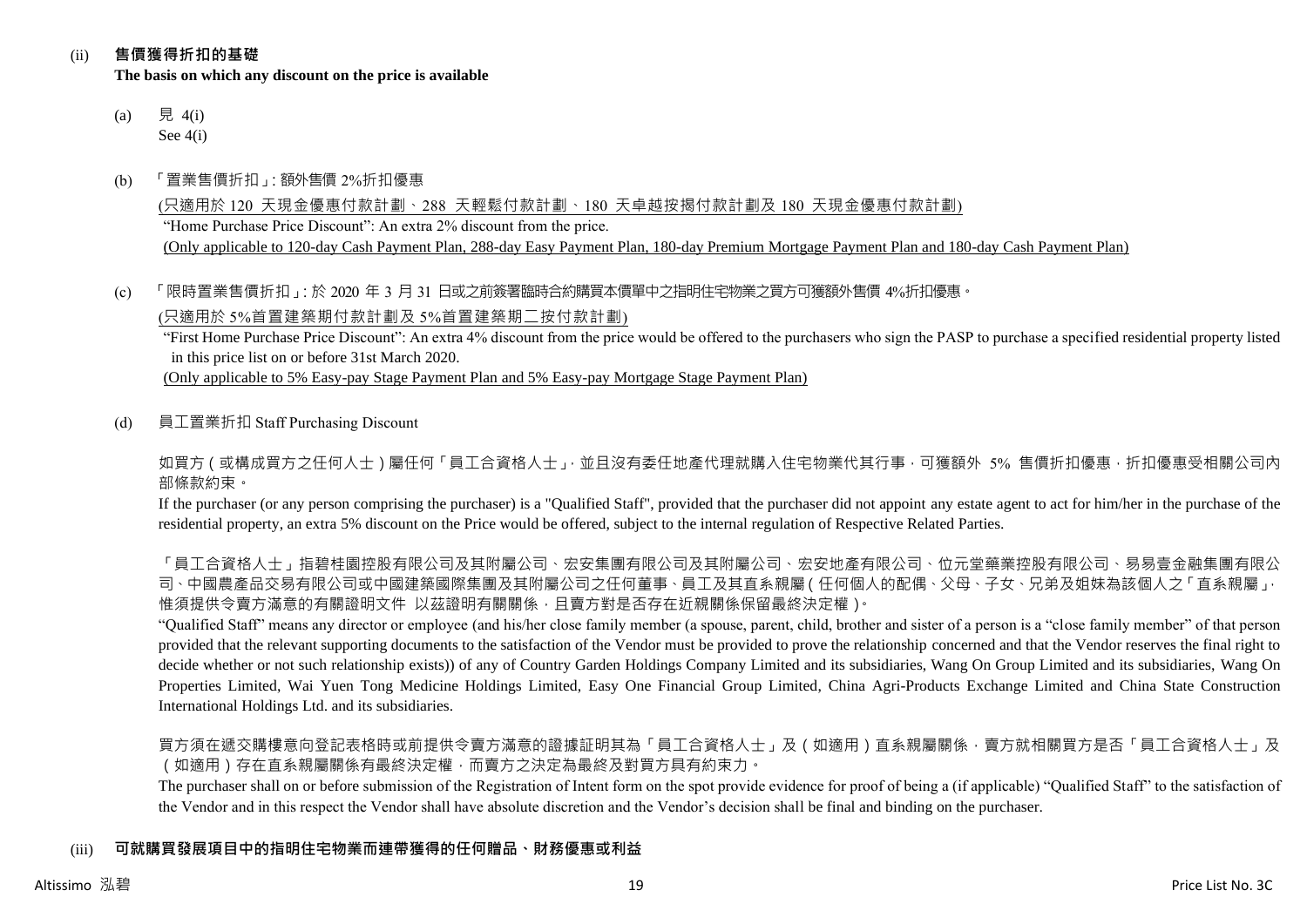#### **Any gift, or any financial advantage or benefit, to be made available in connection with the purchase of a specified residential property in the Development**

- (a) 見 4(i) 及 4(ii) See  $4(i)$  and  $4(ii)$
- (b) 「成交金額 75%第一按揭」 "First Mortgage for 75% of the transaction price"

#### **只適用於第(4)(i)(A3)、第(4)(i)(C2)段及第(4)(i)(C4)段之付款計劃。 Only applicable to the payment plan under paragraphs (4)(i)(A3) , (4)(i)(C2) and (4)(i)(C4).**

買方可向賣方介紹之財務機構或賣方指定的其它公司(「介紹之第一承按人」)申請最高達成交金額之 75%之第一按揭(「第一按揭貸款」)。第一按揭貸款及其申請受以下 條款及條件規限:

The purchaser may apply to the financial institution referred by the Vendor or any other company designated by the Vendor (the "Referred First Mortgagee") for first mortgage with a maximum loan amount equivalent to 75% of the transaction price (the "First Mortgage Loan"). The First Mortgage and its application are subject to the following terms and conditions:

(1) 買方必須於付清成交金額餘款之日起計最少 60 日前以指定的申請書向介紹之第一承按人申請第一按揭貸款。

The purchaser shall by prescribed form apply to the Referred First Mortgagee for the First Mortgage Loan, not less than 60 days before the due date of payment of the balance of the transaction price.

(2) 買方須依照介紹之第一承按人之要求提供足夠之入息證明文件。

The purchaser shall provide sufficient proof of income in accordance with the requirements of the Referred First Mortgagee.

- (3) 買方須以所購之發展項目住宅物業之第一衡平法按揭及第一法定按揭作抵押。 The First Mortgage Loan shall be secured by a first equitable mortgage and a first legal mortgage over the residential property in the Development purchased by the purchaser.
- (4) 第一按揭貸款年期最長為 25年。

The maximum tenor of the First Mortgage Loan shall not exceed 25 years.

(5) 第一按揭貸款首 24 個月之年利率以介紹之第一承按人引用之最優惠利率(P)減 2% (P-2%)計算。其後的年利率以最優惠利率加 2.375%(P+2.375%)計算。P 為浮動 利率,於本價單日期 P 為每年 5.375%。最終按揭利率以介紹之第一承按人審批結果而定,賣方並無就其作出,亦不得被視為就其作出任何不論明示或隱含之陳 述、承諾或保證。

The interest rate of the first 24 months of the First Mortgage Loan shall be Prime Rate (P) quoted by the Referred First Mortgagee minus 2% (P-2%). The interest rate for the rest of the term of the First Mortgage Loan shall be Prime Rate (P) plus 2.375% (P+2.375%). P is subject to fluctuation. P as at the date of this price list is 5.375% per annum. The final mortgage rate will be subject to final approval by the Referred First Mortgagee. No representation, undertaking or warranty, whether express or implied, is given, or shall be deemed to have been given by the Vendor in respect thereof.

(6) 第一按揭貸款之文件必須由介紹之第一承按人指定之律師行辦理,並由買方負責有關律師費用及其他開支。

All legal documents in relation to the First Mortgage Loan must be prepared by the solicitors' firm designated by the Referred First Mortgagee. All legal costs and other expenses incurred shall be paid by the Purchaser.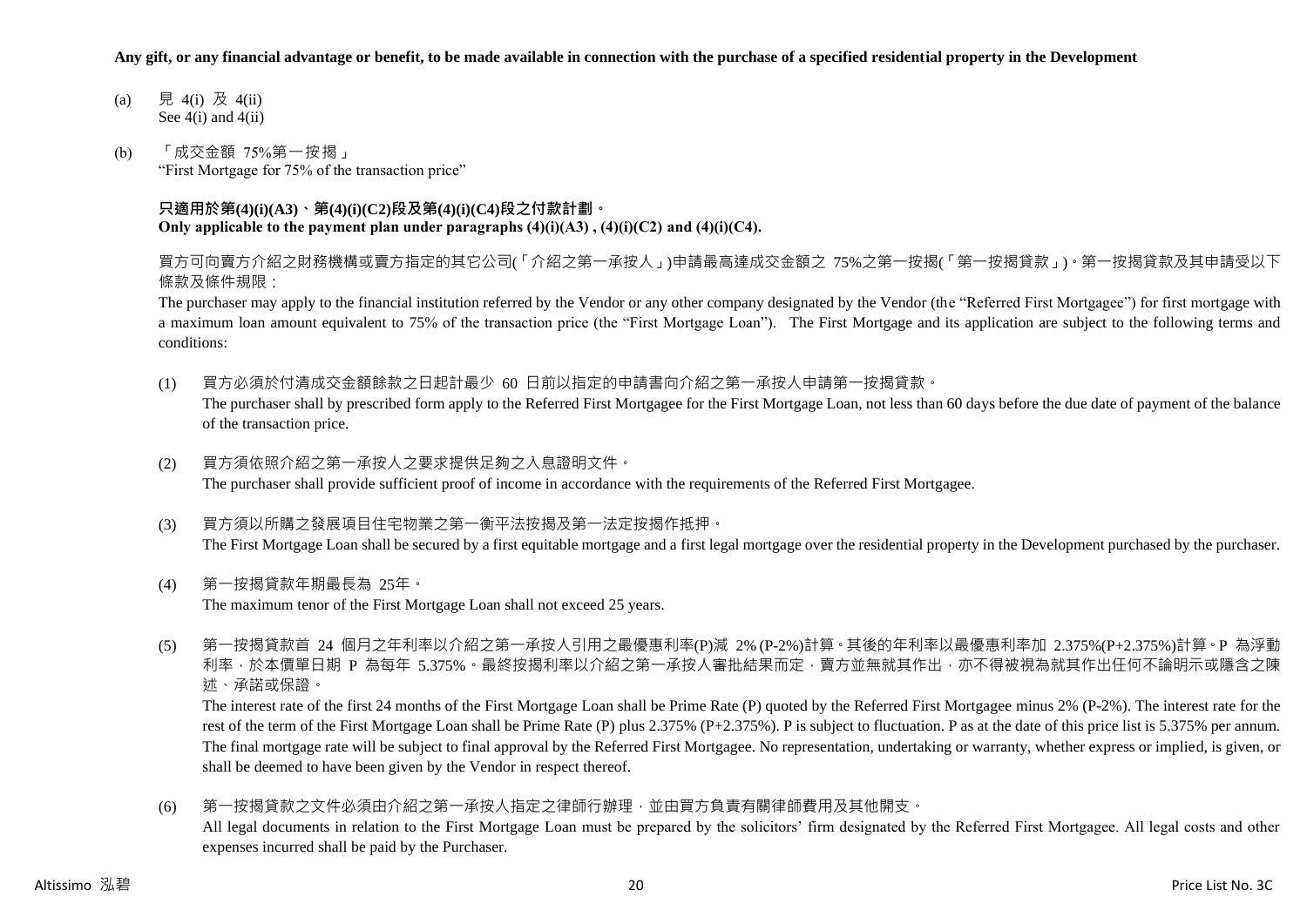(7) 買方於決定選擇此安排前,請先向介紹之第一承按人查詢清楚按揭條款及條件、批核條件及申請手續。

The purchaser is advised to enquire with the Referred First Mortgagee on details of the terms and conditions of the mortgage, approval conditions and application procedures of the First Mortgage before choosing this arrangement.

(8) 第一按揭貸款條款及批核條件僅供參考,介紹之第一承按人保留不時更改第一按揭貸款條款及批核條件的權利。

The terms and conditions and approval conditions of the First Mortgage Loan are for reference only, the Referred First Mortgagee reserves the right to change the terms and conditions and approval conditions of the First Mortgage Loan from time to time as it sees fit.

(9) 有關第一按揭貸款之批核與否及借貸條款以介紹之第一承按人之最終決定為準,與賣方無關,且於任何情況賣方均無需為此負責。賣方並無或不得被視為就第-按揭貸款之按揭條款及條件以及申請之批核作出任何不論明示或隱含之陳述、承諾或保證。不論貸款獲批與否,買方仍須按正式合約完成交易及付清成交金額餘 款。

The terms and conditions and the approval of applications for the First Mortgage Loan are subject to the final decision of the Referred First Mortgagee, and are not related to the Vendor (who shall under no circumstances be responsible therefor). No representation, undertaking or warranty, whether express or implied, is given, or shall be deemed to have been given by Vendor in respect of the terms and conditions and the approval of applications for the First Mortgage Loan. Regardless the First Mortgage Loan is granted or not, the purchaser(s) shall complete the sale and purchase in accordance with the ASP and pay the balance of the transaction price.

(c) 「成交金額 10%第二按揭」 "Second Mortgage for 10% of the transaction price"

#### **只適用於第(4)(i)(C4)段之付款計劃。**

**Only applicable to the payment plans under paragraphs (4)(i)(C4).**

買方可向賣方介紹之財務機構或賣方指定的其它公司(「介紹之第二承按人」) 申請最高達成交額之 10%之第二按揭,基本條款如下:

The Purchaser may apply to the financial institution referred by the Vendor or any other company designated by the Vendor (the "Referred Second Mortgagee") for second mortgage with a maximum loan amount equivalent to 10% of the Transaction Price (the "Second Mortgage"). The Second Mortgage and its application are subject to the following terms and conditions:

(1) 買方必須於付清成交金額餘款之日起計最少 60 日前以指定的申請書向介紹之第二承按人申請按揭貸款。

The purchaser(s) shall by prescribed form apply to the Referred Second Mortgagee for mortgage loan, not less than 60 days before the due date of payment of the balance of the transaction price.

(2) 買方須依照介紹之第二承按人之要求提供足夠之入息證明文件。

The purchaser shall provide sufficient proof of income in accordance with the requirements of the Referred Second Mortgagee.

(3) 第二按揭貸款年期最長為 5 年或與第一按揭貸款同等年期,以較短者為準

The maximum tenor of second mortgage loan shall be 5 years or the same tenor of first mortgage loan, whichever is the shorter.

(4) 第二按揭首 24 個月之年利率以介紹之第二承按人引用之最優惠利率(P)減 2.75% (P-2.75%)計算。其後的年利率以最優惠利率計算。P 為浮動利率,於本價 單日期 P 為每年 5.375%。最終按揭利率以介紹之第二承按人審批結果而定,賣方並無就其作出,亦不得被視為就其作出任何不論明示或隱含之陳述、承諾 或保證。

The interest rate of the first 24 months of the Second Mortgage shall be Prime Rate (P) quoted by the Referred Second Mortgagee minus 2.75% (P-2.75%). The interest rate for the rest of the term of the Second Mortgage shall be Prime Rate (P). P is subject to fluctuation. P as at the date of this price list is 5.375% per annum. The final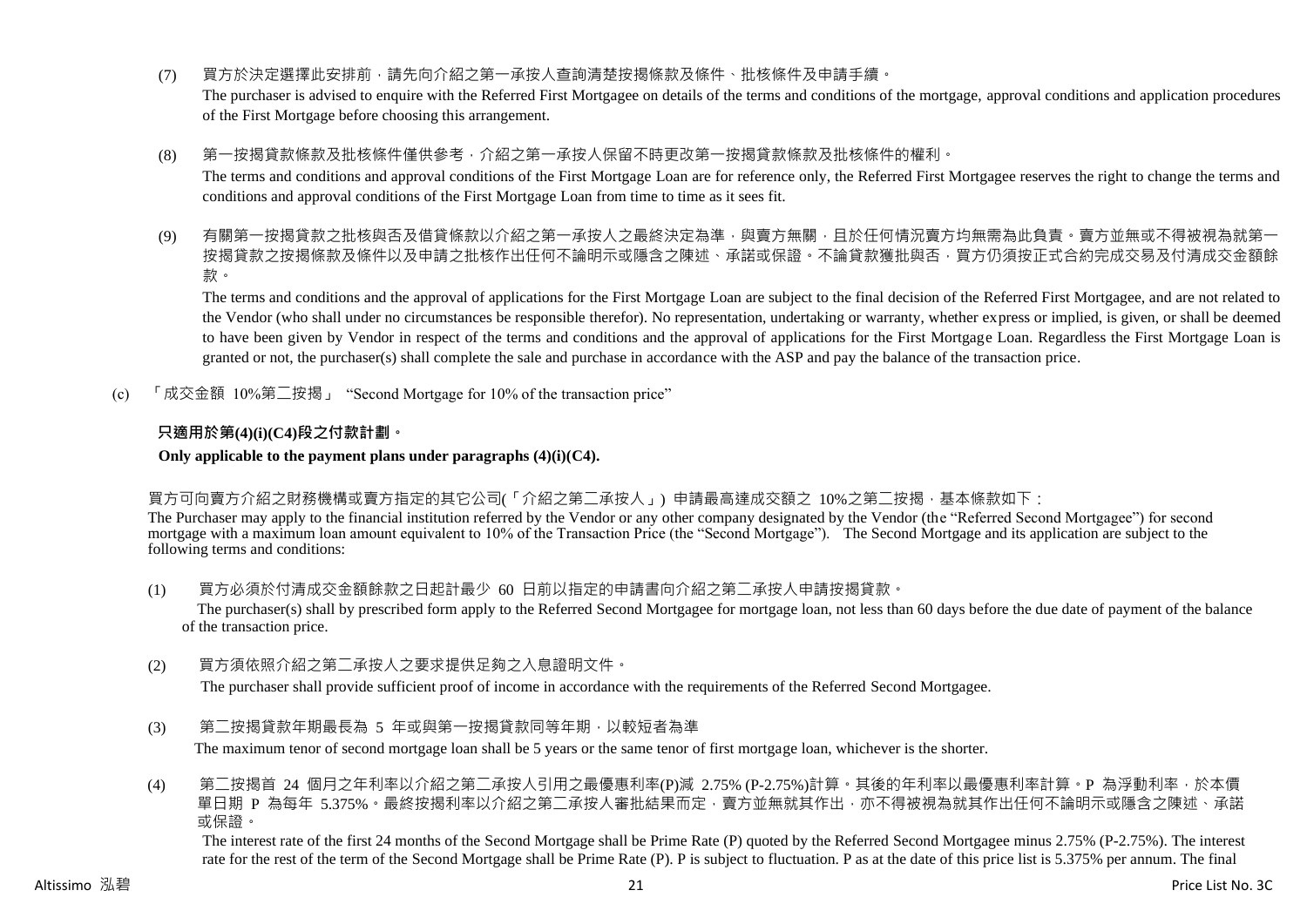mortgage rate will be subject to final approval by the Referred Second Mortgagee. No representation, undertaking or warranty, whether express or implied, is given, or shall be deemed to have been given by the Vendor in respect thereof.

- (5) 第二按揭貸款最高金額為成交金額的 10%, 惟第一按揭貸款及第二按揭貸款總金額不可超過成交金額或有關住宅物業的估價 (以較低者為準) 的 85%。 The maximum second mortgage loan amount shall be 10% of the transaction price, but the total amount of the first mortgage loan and the second mortgage loan together shall not exceed 85% of the transaction price or the valuation of the relevant residential property, whichever is the lower.
- (6) 第一按揭貸款銀行須為介紹之第二承按人所指定之銀行,買方並須首先得到該銀行書面同意辦理第二按揭貸款。 The first mortgagee bank shall be one which is nominated by the Referred Second Mortgagee. The purchaser(s) shall obtain the prior written consent from the first mortgagee bank for the application of second mortgage loan.
- (7) 第一按揭貸款及第二按揭貸款申請將由有關承按機構獨立處理。 The applications for first mortgage loan and the second mortgage loan will be processed by the relevant mortgagees independently.
- (8) 所有第二按揭貸款及其相關擔保之法律文件必須由介紹之第二承按人指定律師行辦理,買方及其擔保人(如有) 須支付所有第二按揭貸款及其擔保相關之律師 費及雜費。

All legal documents of the second mortgage loan and its related guarantee shall be handled by the solicitors designated by the Referred Second Mortgagee and all legal costs and disbursement relating thereto shall be borne by the purchaser(s) and his/her/their guarantor(s) (if any).

(9) 第二按揭貸款批出與否及其條款,介紹之第二承按人有最終決定權,其決定與賣方無關,賣方亦無需為此負責。不論貸款獲批與否,買方仍須按正式合約完 成交易及付清 成交金額餘款。

The approval or disapproval of the second mortgage loan and terms thereof are subject to the final decision of the Referred Second Mortgagee. The decision is not related to the vendor and the vendor shall not be responsible therefor. Regardless the loan is granted or not, the purchaser(s) shall complete the sale and purchase in accordance with the ASP and pay the balance of the transaction price.

- (10) 第二按揭貸款受其他條款及細則約束。 The second mortgage loan is subject to other terms and conditions.
- (d) 「成交金額 30%第二按揭」 "Second Mortgage for 30% of the transaction price"

### **只適用於第(4)(i)(C6)段之付款計劃。**

**Only applicable to the payment plans under paragraphs (4)(i)(C6).**

#### 買方可向賣方介紹之財務機構或賣方指定的其它公司(「介紹之第二承按人」) 申請最高達成交額之 30%之第二按揭,基本條款如下:

The Purchaser may apply to the financial institution referred by the Vendor or any other company designated by the Vendor (the "Referred Second Mortgagee") for second mortgage with a maximum loan amount equivalent to 30% of the Transaction Price (the "Second Mortgage"). The Second Mortgage and its application are subject to the following terms and conditions:

- (1) 買方必須於付清成交金額餘款之日起計最少 60 日前以指定的申請書向介紹之第二承按人申請按揭貸款。 The purchaser(s) shall by prescribed form apply to the Referred Second Mortgagee for mortgage loan, not less than 60 days before the due date of payment of the balance of the transaction price.
- (2) 買方須依照介紹之第二承按人之要求提供足夠之入息證明文件。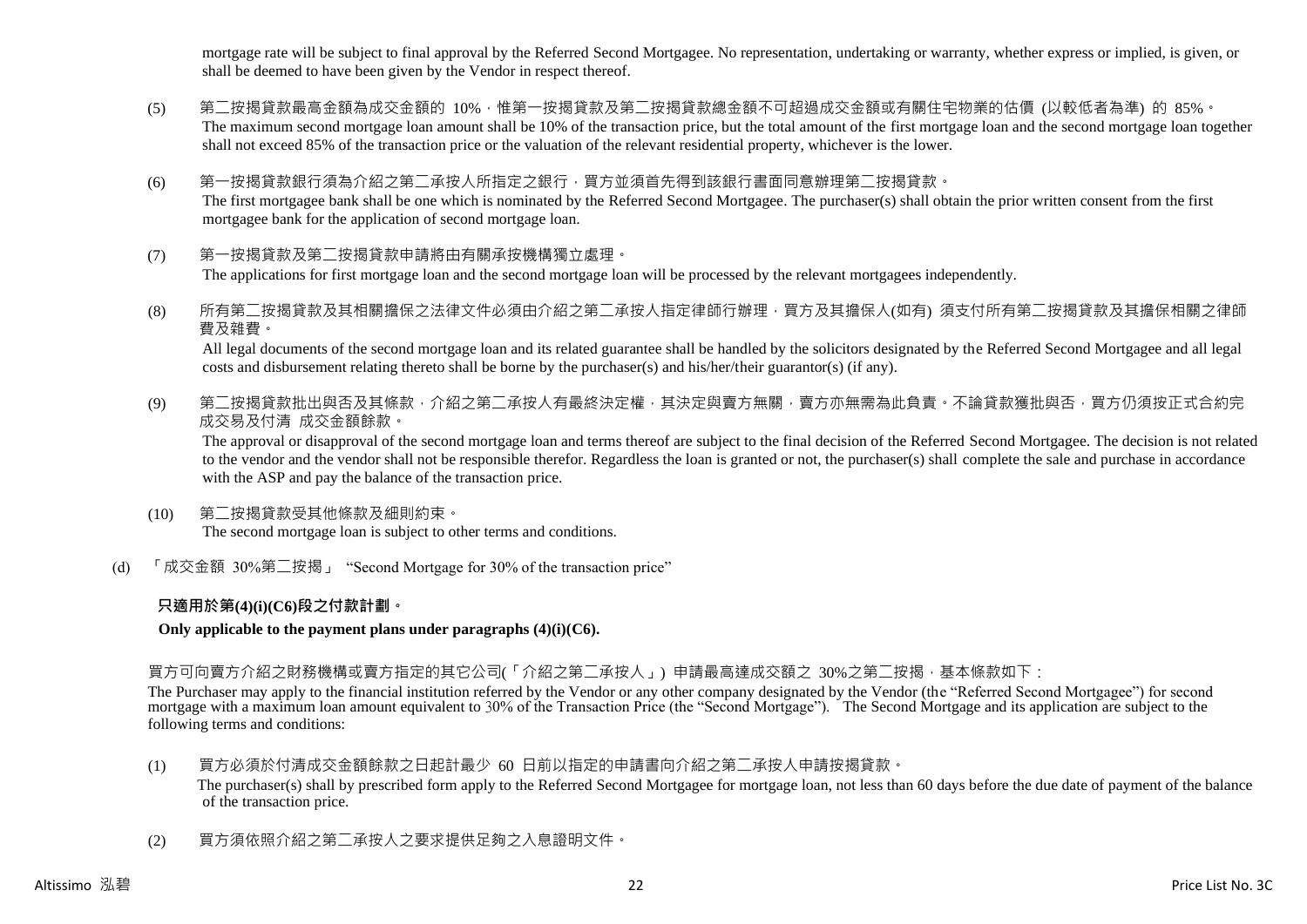The purchaser shall provide sufficient proof of income in accordance with the requirements of the Referred Second Mortgagee.

(3) 第二按揭貸款年期最長為 5 年或與第一按揭貸款同等年期,以較短者為準

The maximum tenor of second mortgage loan shall be 5 years or the same tenor of first mortgage loan, whichever is the shorter.

- (4) 第二按揭首 24 個月之年利率以介紹之第二承按人引用之最優惠利率(P)減 2.75% (P-2.75%)計算。其後的年利率以最優惠利率計算。P 為浮動利率,於本價單日 期 P 為每年 5.375%。最終按揭利率以介紹之第二承按人審批結果而定,賣方並無就其作出,亦不得被視為就其作出任何不論明示或隱含之陳述、承諾或保證。 The interest rate of the first 24 months of the Second Mortgage shall be Prime Rate (P) quoted by the Referred Second Mortgagee minus 2.75% (P-2.75%). The interest rate for the rest of the term of the Second Mortgage shall be Prime Rate (P). P is subject to fluctuation. P as at the date of this price list is 5.375% per annum. The final mortgage rate will be subject to final approval by the Referred Second Mortgagee. No representation, undertaking or warranty, whether express or implied, is given, or shall be deemed to have been given by the Vendor in respect thereof.
- (5) 第二按揭貸款最高金額為成交金額的 30%,惟第一按揭貸款及第二按揭貸款總金額不可超過成交金額或有關住宅物業的估價 (以較低者為準) 的 80%。 The maximum second mortgage loan amount shall be 30% of the transaction price, but the total amount of the first mortgage loan and the second mortgage loan together shall not exceed 80% of the transaction price or the valuation of the relevant residential property, whichever is the lower.
- (6) 第一按揭貸款銀行須為介紹之第二承按人所指定之銀行,買方並須首先得到該銀行書面同意辦理第二按揭貸款。 The first mortgagee bank shall be one which is nominated by the Referred Second Mortgagee. The purchaser(s) shall obtain the prior written consent from the first mortgagee bank for the application of second mortgage loan.
- (7) 第一按揭貸款及第二按揭貸款申請將由有關承按機構獨立處理。 The applications for first mortgage loan and the second mortgage loan will be processed by the relevant mortgagees independently.
- (8) 所有第二按揭貸款及其相關擔保之法律文件必須由介紹之第二承按人指定律師行辦理,買方及其擔保人(如有)須支付所有第二按揭貸款及其擔保相關之律師費及 雜費。

All legal documents of the second mortgage loan and its related guarantee shall be handled by the solicitors designated by the Referred Second Mortgagee and all legal costs and disbursement relating thereto shall be borne by the purchaser(s) and his/her/their guarantor(s) (if any).

(9) 第二按揭貸款批出與否及其條款,介紹之第二承按人有最終決定權,其決定與賣方無關,賣方亦無需為此負責。不論貸款獲批與否,買方仍須按正式合約完 成交易及付清成交金額餘款。

The approval or disapproval of the second mortgage loan and terms thereof are subject to the final decision of the Referred Second Mortgagee. The decision is not related to the vendor and the vendor shall not be responsible therefor. Regardless the loan is granted or not, the purchaser(s) shall complete the sale and purchase in accordance with the ASP and pay the balance of the transaction price.

(10) 第二按揭貸款受其他條款及細則約束。 The second mortgage loan is subject to other terms and conditions.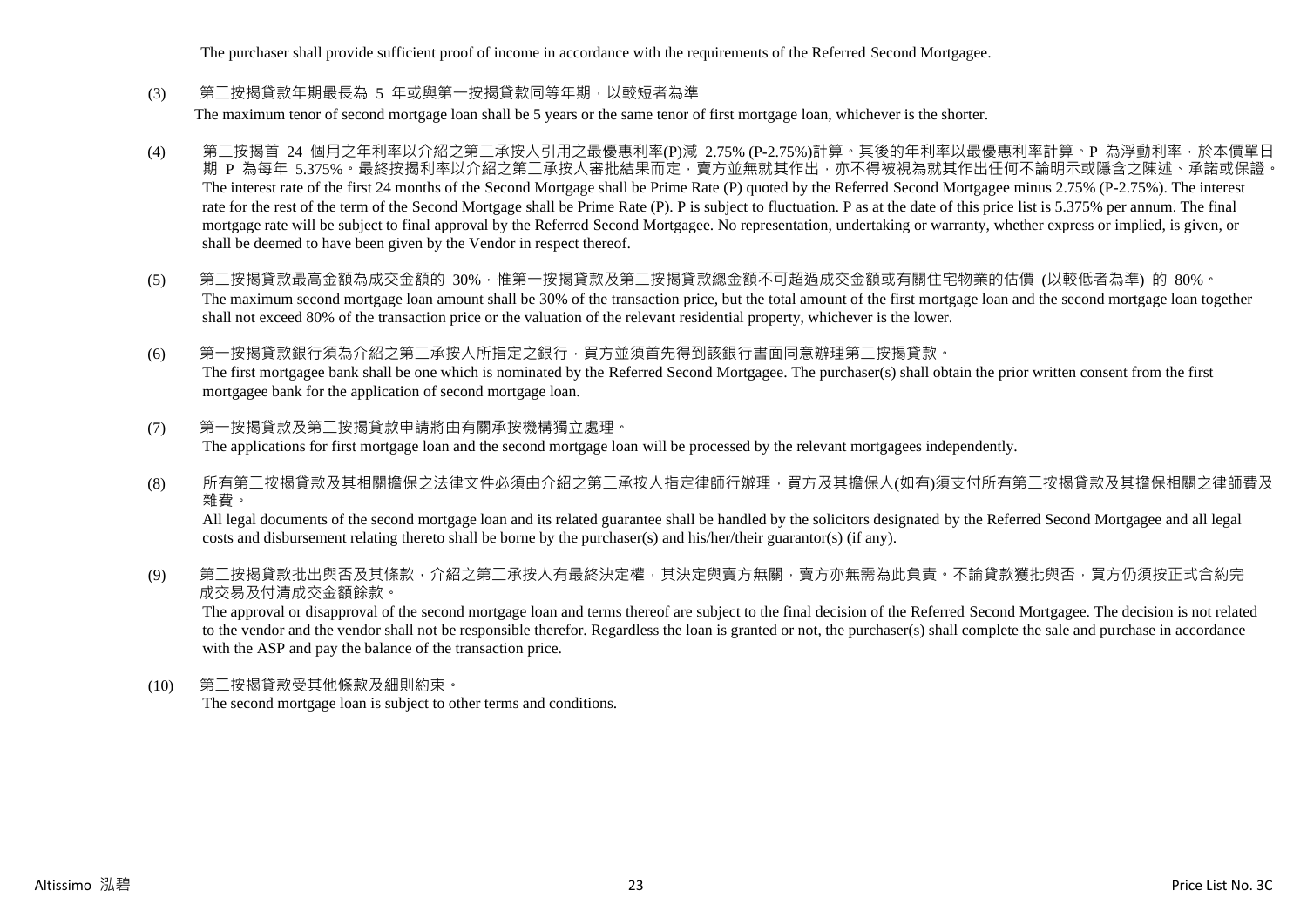#### (iv) **誰人負責支付買賣該發展項目中的指明住宅物業的有關律師費及印花稅**

#### **Who is liable to pay the solicitors' fees and stamp duty in connection with the sale and purchase of a specified residential property in the Development**

(a) 如買方選用賣方代表律師處理買賣合約、按揭及轉讓契‧賣方同意支付買賣合約及轉讓契兩項法律文件之律師費用。如買方選擇另聘代表律師處理買賣合約、按揭及轉 讓契,買方及賣方須各自負責有關買賣合約及轉讓契兩項法律文件之律師費用。

If the purchaser appoints the vendor's solicitors to handle the agreement for sale and purchase, mortgage and assignment, the vendor agrees to bear the legal cost of the agreement for sale and purchase and the assignment. If the purchaser chooses to instruct his own solicitors to handle the agreement for sale and purchase, mortgage or assignment, each of the vendor and purchaser shall pay his own solicitors' legal fees in respect of the agreement for sale and purchase and the assignment.

(b) 買方須支付一概有關臨時買賣合約、買賣合約及轉讓契的印花稅(包括但不限於任何買方提名書或轉售(如有)的印花稅、額外印花稅、買家印花稅及任何與過期繳付任何 印花稅有關的罰款、利息及附加費等)。

All stamp duties on the preliminary agreement for sale and purchase, the agreement for sale and purchase and the assignment (including without limitation any stamp duty on, if any, nomination or sub-sale, any special stamp duty, any buyer's stamp duty and any penalty, interest and surcharge, etc. for late payment of any stamp duty) will be borne by the purchaser.

#### (v) **買方須爲就買賣該發展項目中的指明住宅物業簽立任何文件而支付的費用**

**Any charges that are payable by a purchaser for execution of any document in relation to the sale and purchase of a specified residential property in the Development**

有關其他法律文件之律師費如:附加合約、買方提名書、有關樓宇交易之批地文件、大廈公契及其他樓契之核證費、查冊費、註冊費、圖則費及其他實際支出等等,均由買 方負責,一切有關按揭及其他費用均由買方負責。

All legal costs and charges in relation to other legal documents such as supplemental agreement, nomination, certifying fee for Government Lease, deed of mutual covenant and all other title documents, search fee, registration fee, plan fee and all other disbursements shall be borne by the purchaser. The purchase) shall also pay and bear the legal costs and disbursements in respect of any mortgage.

備註: 買方如因任何原因需更改支付條款,必須得賣方事先同意,並須向賣方繳付\$7,500 不可退還手續費及自付全部相關額外費用。

Remark: If a Purchaser would like to change the payment terms for whatever reasons, the prior consent of the Vendor must be obtained and a non-refundable administrative fee of \$7,500 shall be payable by the Purchaser to the Vendor and the Purchaser shall bear all related extra expenses.

#### (5) **賣方已委任地產代理在發展項目中的指明住宅物業的出售過程中行事:**

**The vendor has appointed estate agents to act in the sale of any specified residential property in the Development:**

賣方委任的代理: Agents appointed by the vendor:

中原地產代理有限公司 Centaline Property Agency Limited

美聯物業代理有限公司 Midland Realty International Limited

利嘉閣地產有限公司 Ricacorp Properties Limited